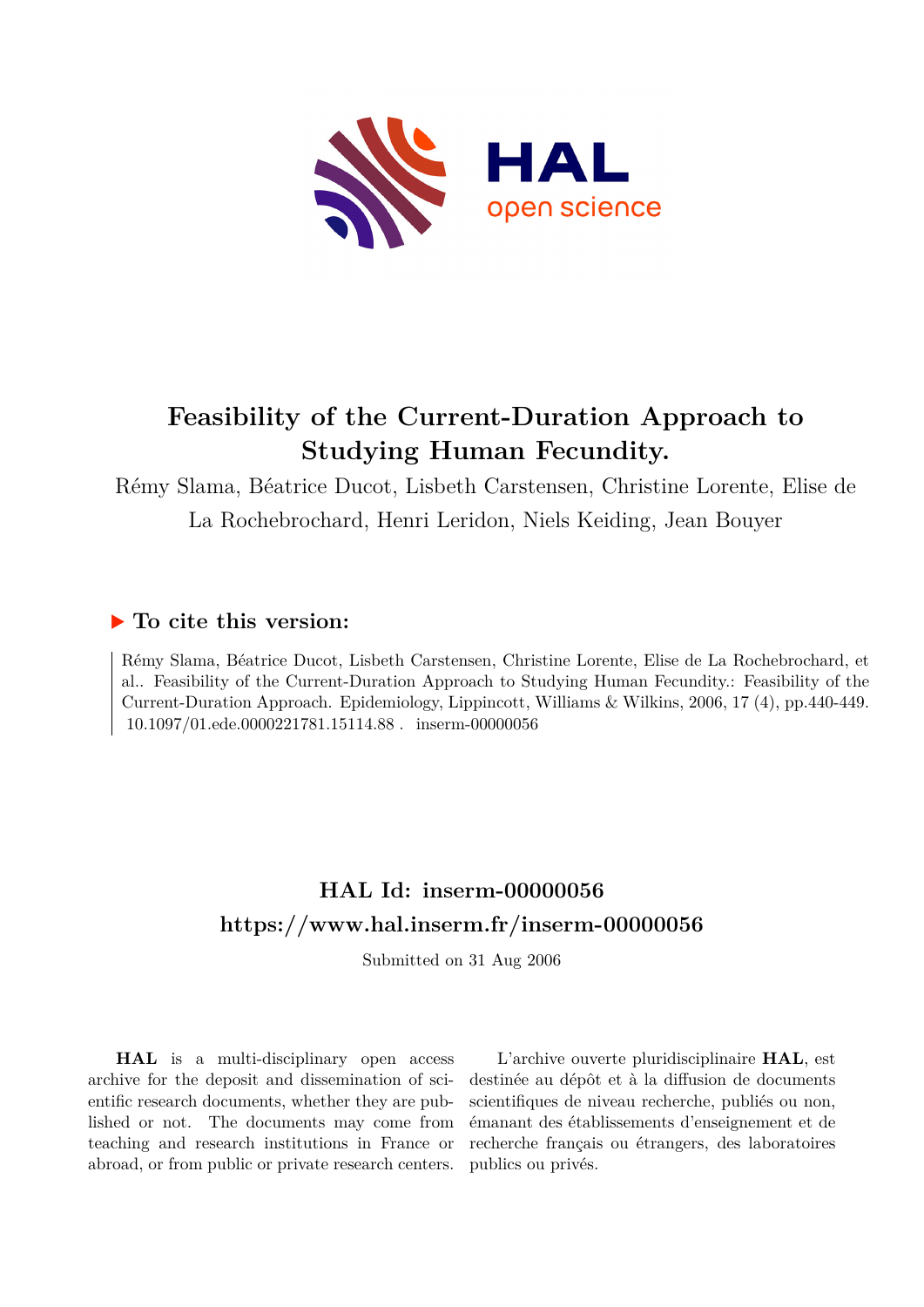# **Feasibility of the Current-Duration Approach to Studying Human Fecundity**

Abbreviated running title: Feasibility of the Current-Duration Approach

Abstract: 247 words

Main text: 4499 words

### **Authors:**

Rémy Slama<sup>1</sup>, Béatrice Ducot<sup>1</sup>, Lisbeth Carstensen<sup>2</sup>, Christine Lorente<sup>3</sup>, Elise de La Rochebrochard<sup>1</sup>, Henri Leridon<sup>1</sup>, Niels Keiding<sup>2</sup>, Jean Bouyer<sup>1</sup>

## **Affiliations:**

1: Inserm, National Institute of Health and Medical Research, U569, IFR 69, Le Kremlin-Bicêtre, France; Ined, National Institute for Demographic Studies; University Paris 11, Faculté de Médecine, Le Kremlin-Bicêtre, France.

2: Department of Biostatistics, University of Copenhagen, Copenhagen, Denmark.

3: InVS, Institut de Veille Sanitaire, Département Santé-Environnement, Saint-Maurice, France.

Address correspondence to Rémy Slama, Inserm U569, 82 rue du Général Leclerc, F-94276 Le Kremlin-Bicêtre CEDEX, France. E-mail: [slama@vjf.inserm.fr,](mailto:slama@vjf.inserm.fr) Phone: +33-145-21-2343, Fax: +33-145-21-20-73.

## Financial support:

The study was funded by grants from Institut de Veille Sanitaire (InVS) and from the French Agency for Environmental and Occupational Health Safety (AFSSET).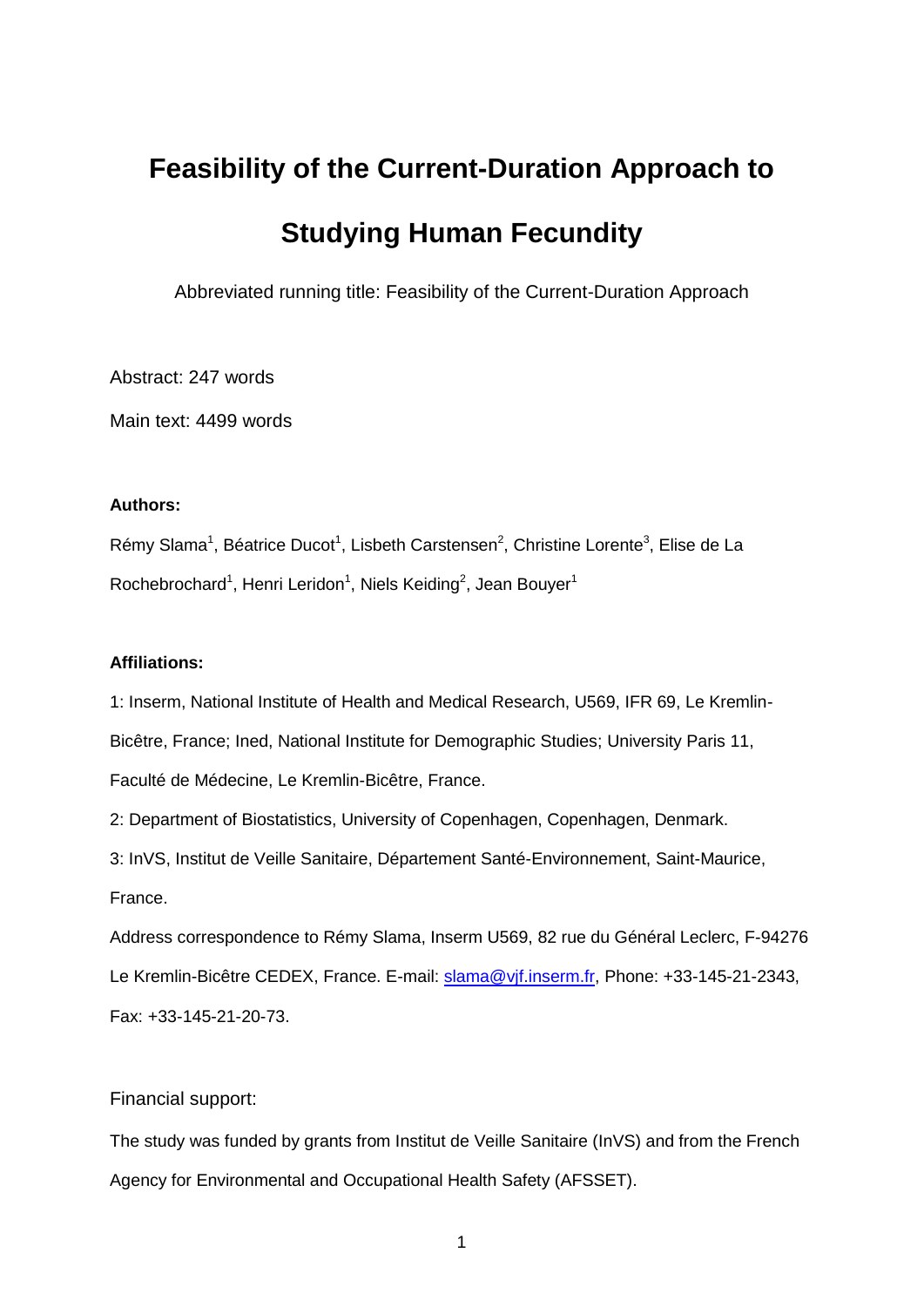#### ABSTRACT

Approaches for monitoring time trends in couples' fecundity and for studying its sensitivity to environmental factors are needed. Two approaches rely on the inclusion of a cross-sectional sample of couples currently "at risk" of pregnancy, either with follow-up (prevalent cohort) or without follow-up (current-duration design). To illustrate the feasibility of the current-duration design, we contacted a random sample of 1,204 French women age 18-44 years in 2004, and recruited those who currently had unprotected sexual intercourse. The current duration since the beginning of unprotected intercourse (CDUI) was defined for 69 women (5.7%). An additional 15 women (1.2%) were planning to start trying to become pregnant within the next six months. A parametric approach allowed, from CDUI, to estimate fecundity as if the couples had been followed prospectively. The estimated proportion of couples not pregnant after 12 months of unprotected intercourse was 34% (95% confidence interval [CI], 15-54%). The accelerated-failure time model allows study of the influence of environmental factors on fecundity. As an illustration, tobacco smoking by the woman was associated with a doubling in the median duration of unprotected intercourse before pregnancy (adjusted time ratio= 2.4, 95% CI=1.1-5.2). We quantified the influence of time trends in the prevalence of smoking. We suggest ways to quantify or avoid other potential bias. In conclusion, it is possible to recruit a sample of couples currently having unprotected intercourse. The current-duration design appears feasible, with about 5 times as many women eligible for study as for an incident cohort design.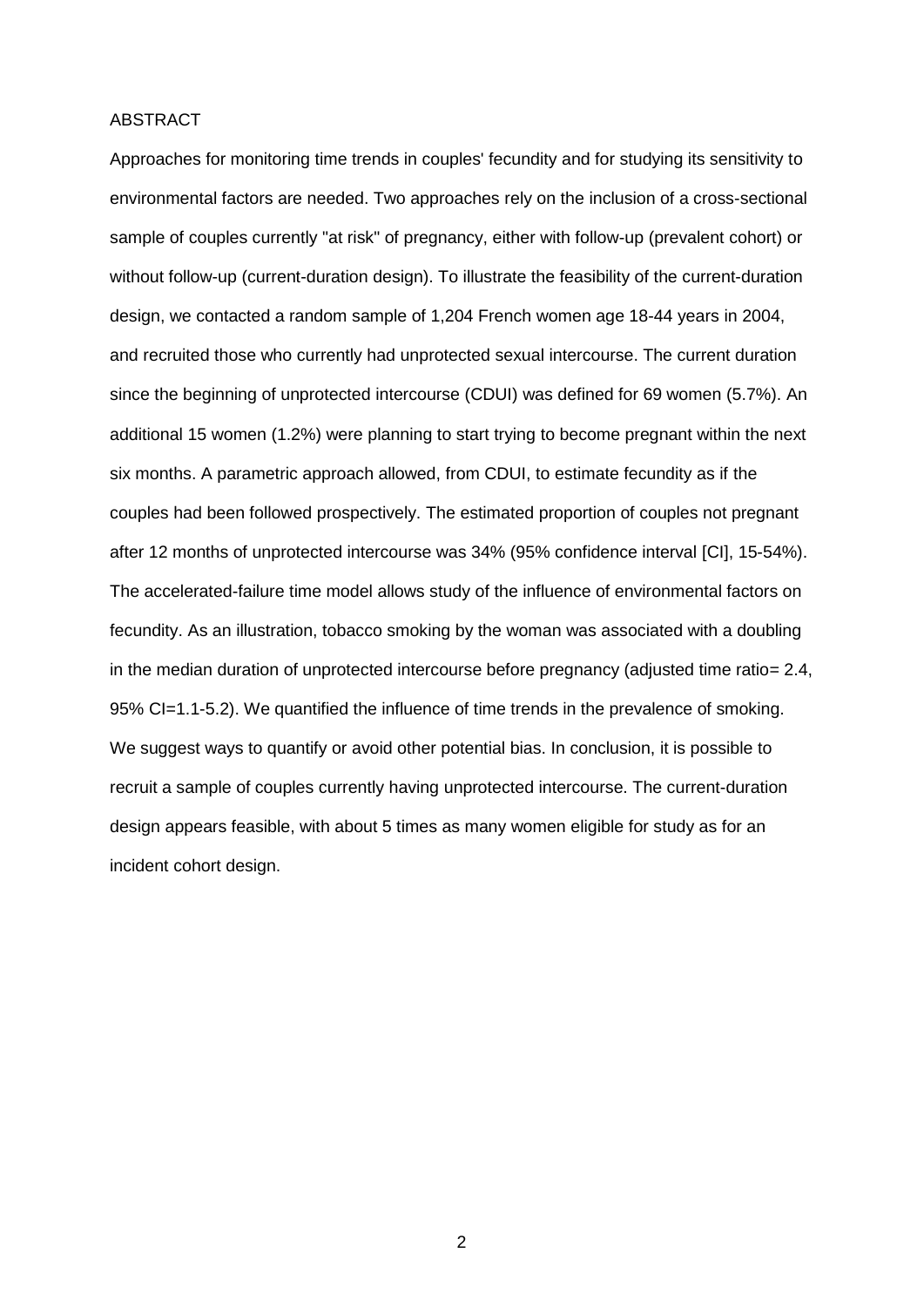## **INTRODUCTION**

Fecundity, the biological ability to conceive a live birth, is an important notion in reproductive health. Biologically, fecundity depends on several factors: the quality of gametogenesis, the migration of the spermatozoa to the ovocyte, fertilization, implantation, and survival of the conceptus.1,2 From the point of view of public health, fecundity conditions the couples' decision to seek medical help for infertility, leading to possible painful and expensive treatments. Male reproductive health is likely to worsen, $3$  which may have consequences on the couples' fecundity;<sup>4</sup> concerns about the influence of environmental pollutants on human reproduction also exist. $3$  Thus, there is a need for efficient approaches for monitoring time trends in fecundity $5,6$  and for studying its susceptibility to environmental pollutants. Couples' fecundity has been most often estimated using the *pregnancy-based* approach, in which time to pregnancy (TTP), the number of months of unprotected intercourse before conception, is retrospectively assessed among couples who eventually have a detected pregnancy.1,7 In this approach, couples remaining childless are excluded. This exclusion induces an over-estimation in the fecundity level, and may bias the estimated influence on fecundity of environmental<sup>8</sup> and biological factors (such as semen parameters<sup>4</sup> or age<sup>9,10</sup>). The "classical" (incident) cohort approach<sup>2,11-13</sup> does not have this limitation. It consists in recruiting couples before they start unprotected intercourse and following them to monitor the occurrence of a pregnancy. However, this approach lacks a well-defined sampling-frame, making it difficult to quantify participation rates and to study possible selection bias.<sup>13-15</sup> Moreover, the proportion of eligible women (those planning to start a pregnancy attempt within, say six months) may be quite low. This is typically around 1% of women of reproductive age in Western countries.<sup>13</sup>

Another possibility is to include unsuccessful attempts at pregnancy in a retrospective study (historically prospective design, Figure 1).<sup>7,16</sup> However, the quality of recall of the occurrence and duration of such unsuccessful attempts at pregnancy has not been assessed and may be poor. Alternative designs are therefore worth being considered.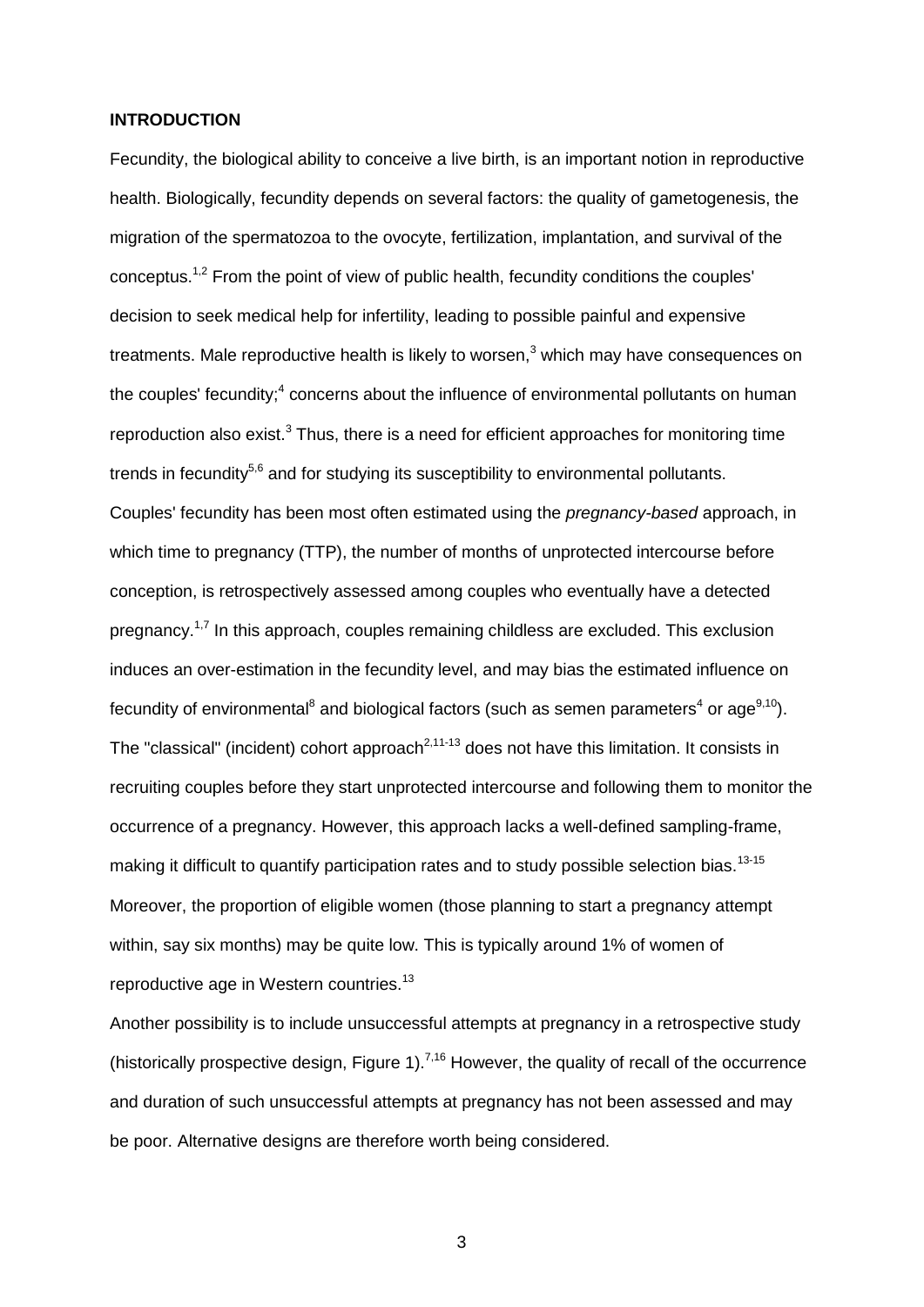Several designs already proposed but apparently never explicitly applied rely on the inclusion of couples during the period of unprotected intercourse.<sup>17-20</sup> They can either be followed-up to monitor the occurrence of a pregnancy, which corresponds to a prevalent cohort design,  $18,21$ or not followed up, which corresponds to the current-duration design.<sup>17,20</sup>

Here, we will focus on the current-duration design. In this design, since women are included before the detection of a pregnancy and not followed-up, TTP is right-censored for all observations. This censored duration, which we will call "current duration of unprotected intercourse" (or current duration), corresponds to the time elapsed between the beginning of unprotected intercourse and inclusion in the study. The design also implies truncation and length-biased sampling. Specific statistical approaches allow to deal with these features; they rely on the theory of backward recurrence times, either in a discrete<sup>20</sup> or continuous time setting.<sup>17</sup> They allow the survival function corresponding to the total duration of unprotected intercourse to be estimated from the *observed* distribution of current duration, as if the couple had been followed-up until the end of the period of unprotected intercourse. The idea is analogous to the well-known demographic result that in a stationary population the crosssectional age distribution at any fixed time is proportional to the life-table or survival function that would be obtained by following up a birth cohort. A class of survival regression models can be used to estimate the influence of environmental factors on fecundity in this setting.  $22,23$ A major advantage of this approach is that couples eventually infertile (i.e. childless) are included. Possible advantages over the prospective approach are a possibly higher eligibility rate and a clearly defined sampling frame that does not require the couples to know in advance when they will start an attempt at pregnancy.

The Observatory of Fecundity in France was set up to describe the fecundity of couples living in France, and to study the influence of environmental factors on human fecundity. The present paper presents results from a preliminary study and aims to evaluate the feasibility of including a cross-sectional sample of couples with unprotected intercourse. We also discuss the possible uses, interest, limitations and bias of the current-duration approach.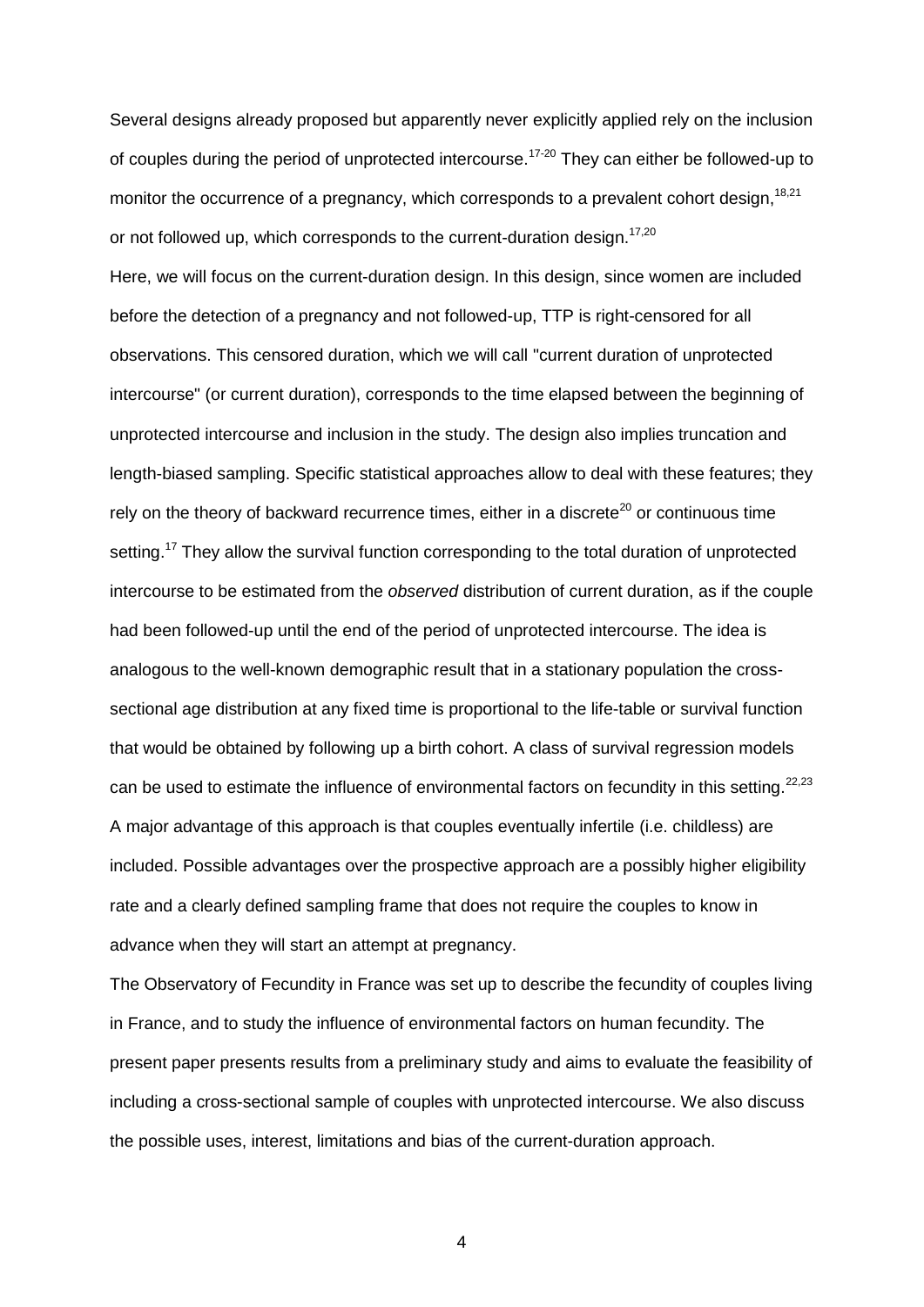# **RECRUITMENT OF A CROSS-SECTIONAL SAMPLE OF SEXUALLY ACTIVE NON-CONTRACEPTING COUPLES**

#### **Eligibility criteria**

The novel aspect of the sampling frame of the current-duration approach is that couples are recruited during the period they are "at risk" of pregnancy –the period of unprotected intercourse- and not before (classical prospective studies) or afterwards (retrospective approaches).

We recruited couples during a phone survey in March and April 2004. We drew a random sample of listed and unlisted land-line phone numbers covering the entire country of France, and then we sent an information letter to the addresses corresponding to the listed numbers. Computer-assisted telephone interviews were conducted by 15 trained interviewers. Each phone number was dialed up to 15 times at different times and on different days. An address was considered eligible if it was the principal residence of a French-speaking woman age 18-50 years. In homes with more than one woman age 18-50 years, we selected the one whose birthday was the soonest. This woman then answered an eligibility questionnaire of less than 15 questions. $^{24}$  For the current-duration approach, women were eligible if they were age 18-44 years at interview, declared not to be pregnant, currently had a male partner, had had sexual intercourse within the last two months, did not use any birthcontrol method (including sterilization of either partner), and had not given birth to a live or still born baby in the 3 months before the interview. We included women who had unprotected intercourse and declared not to be trying to become pregnant, but in a secondary analysis we focused on couples who were trying to become pregnant at the beginning of the period of unprotected intercourse.

Among the 7,699 dialled phone numbers, 4,313 were principal residences, among which 136 subjects (3.2%) immediately declined to participate (Table 1). Among the remaining residences, 41% included a woman age 18-50 years. Of these women, 88% answered the eligibility questionnaire, with 1,204 being women age 18-44 years (Table 1).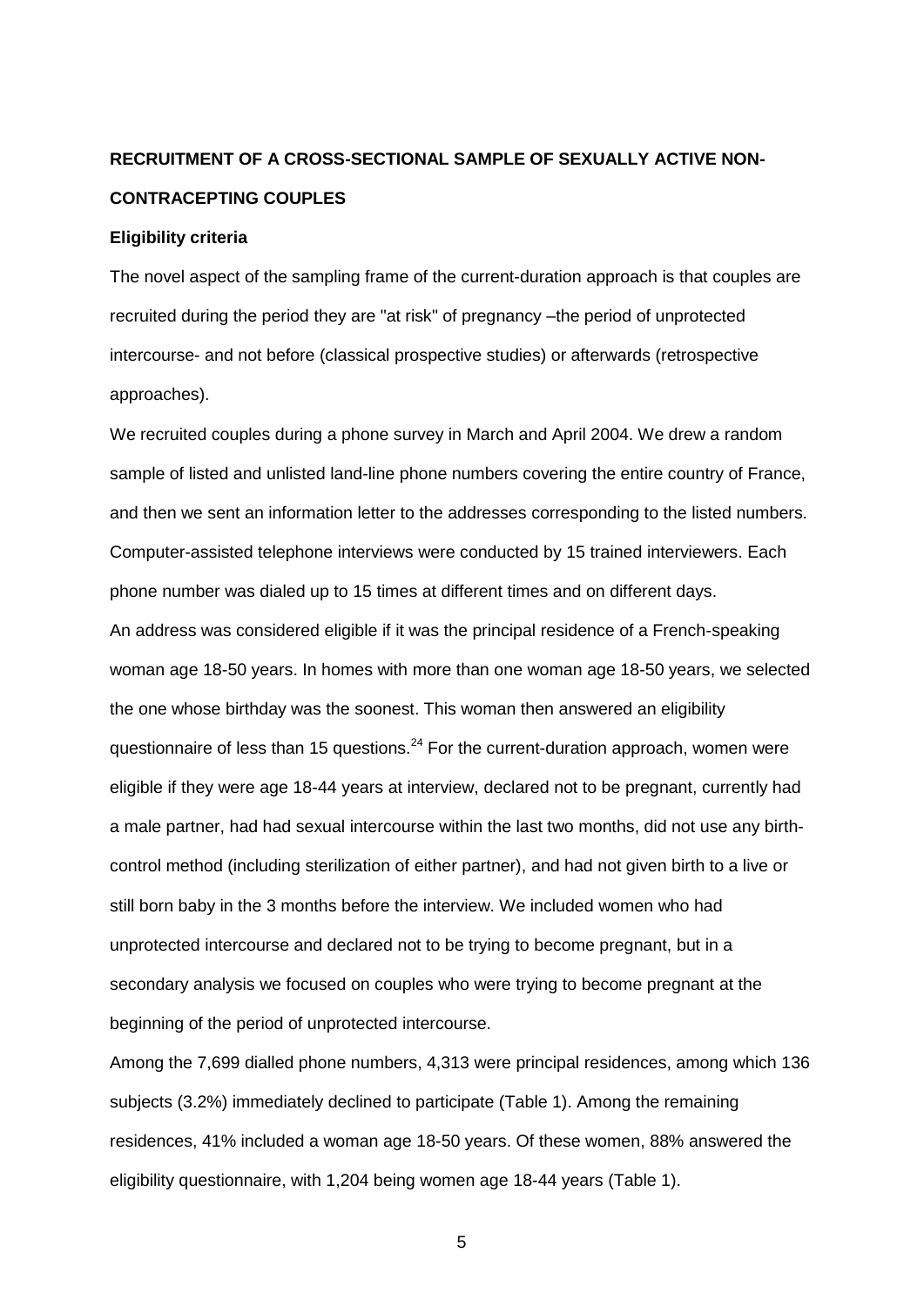Among these 1,204 women, 91 were eligible. Five women declined to answer our detailed questionnaire. We excluded 11 couples who had undergone a medical treatment for infertility at some time since the beginning of the period of unprotected intercourse. We excluded them because a medical treatment could modify the probability of pregnancy, which is similar to censoring in prospective TTP studies. This left 75 women for whom we could in principle define current duration.

#### **Current Duration of Unprotected Intercourse**

Current duration was defined as the time elapsed from the date of cessation of use of the last birth control method until the interview. This duration was converted into months without rounding. When the date of cessation was unknown, we used the duration elapsed since the last time the couple used birth control methods. When women stated that they had waited a certain time after ceasing contraceptive use before really trying to become pregnant (e.g. two months of periodic abstinence), we subtracted this time from current duration. If the woman had not used any birth control method since her last pregnancy, the current duration was defined as the duration from the end of the last pregnancy until interview, minus three months if the last pregnancy resulted in a live or still birth to account for post-partum infecundity. We made no distinction according to the duration of breast-feeding, but this could be done in future studies.

Among the 75 eligible women, we had to exclude two women with unknown current duration and four women who had never used contraception and had never been pregnant; we recommend that they be included in future studies by asking when they had first intercourse with their current partner. Thus, current duration was finally defined for 69 women (5.7% of all women age 18-44 years, 95% confidence interval  $\text{[C]} = 4.4$ -7.0%). The eligibility rate may differ in countries with fertility rates or desired family size that are different from those in France.

In addition, out of the 1204 contacted women age 18-44 years, 1.2% (95% CI=  $0.6$ -1.9%) stated that they planned to start a pregnancy attempt within 6 months (Table 2). Thus, had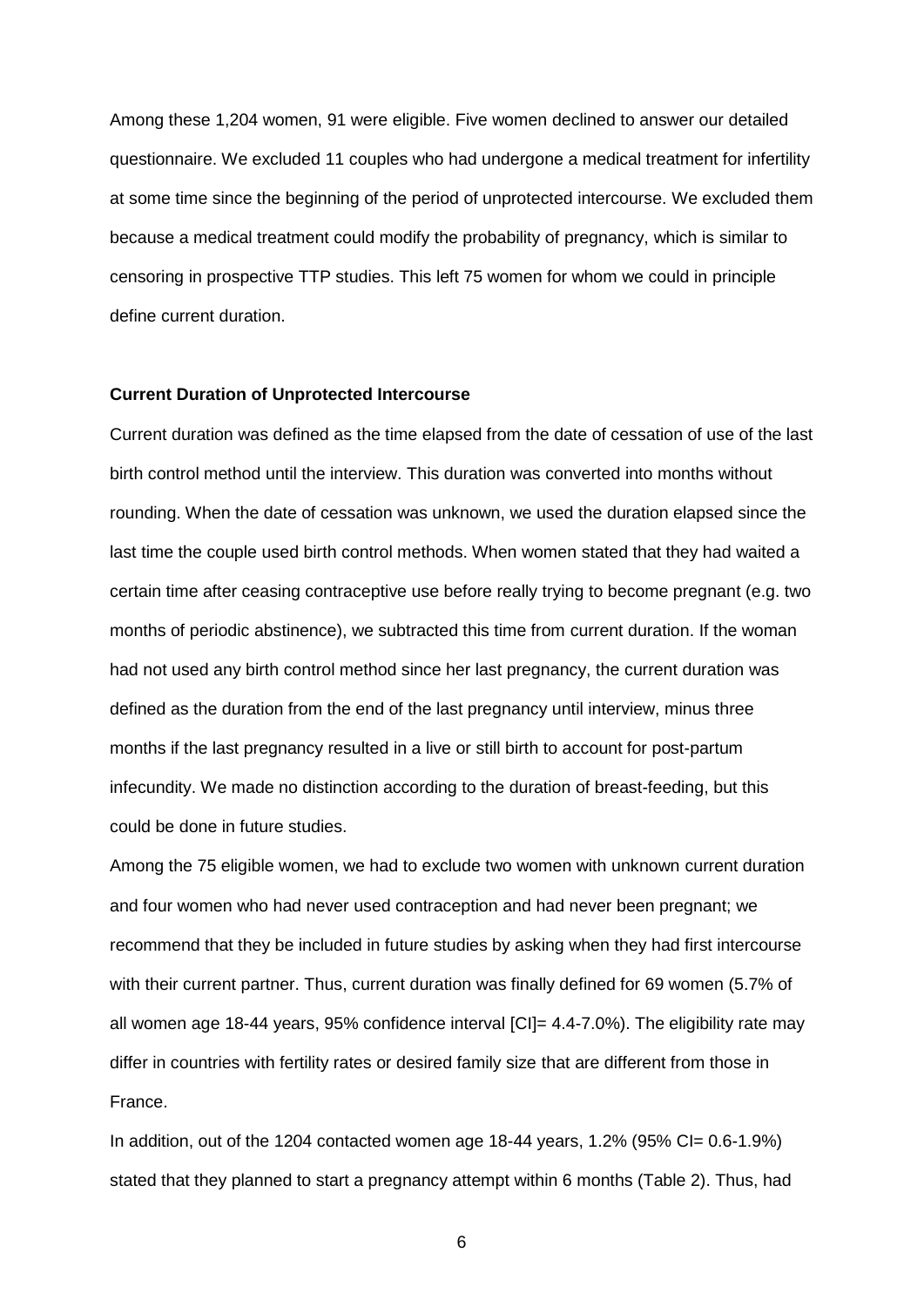we conducted a "classical" (incident) prospective study, the eligible group would have been the subgroup of these 1.2% of couples who would eventually start the attempt at pregnancy and who would agree to be followed-up. This may correspond to about 1% of all women age 18-44 years. In a Danish study of first-pregnancy planners from whom biological samples were collected, there were 52,255 contacted women age 20-35 years who were cohabiting with a male partner and had no children. Of these, 851 women were planning to discontinue contraception to achieve a pregnancy  $(1.6\%)$ .<sup>13,26</sup> This rate is higher than our estimate of 1.2%, but was computed among a population of young childless women with a male partner.

#### **CURRENT DURATION AND PROBABILITY OF PREGNANCY**

The median current duration was 11.3 months  $(25<sup>th</sup>$  and  $75<sup>th</sup>$  percentiles= 4.0 and 52.0 months; mean =31.6 months). Due to the sampling frame, this raw distribution cannot be compared with that of TTP collected in retrospective or prospective studies. We estimated the survival function of the total duration of unprotected intercourse from current duration using a parametric approach relying on the Pareto distribution.<sup>17</sup> We constructed 95% confidence limits using the delta method. The estimated proportions of couples not pregnant after 12 and 24 months without using contraception were 34% (95% CI= 15-54%) and 16% (4-29%), respectively; the median survival was 7 months (Figure 2A). We repeated the analysis for the 53 couples (called "pregnancy planners") who had reported either that they were currently willing to become pregnant or that they had stopped contraception in order to become pregnant, even if they declared that they did not desire to become pregnant currently. Among these, 26% of the couples (95% CI= 10-42%) were not pregnant within 12 months of unprotected intercourse and 10% (2-18%) within 24 months (median survival= 5 months; Figure 2B).

Our fecundity estimates may appear low compared with other studies. However, caution is needed in comparisons because our inclusion criteria were based on the couples having unprotected intercourse rather than on couples being fertile or planning to become pregnant.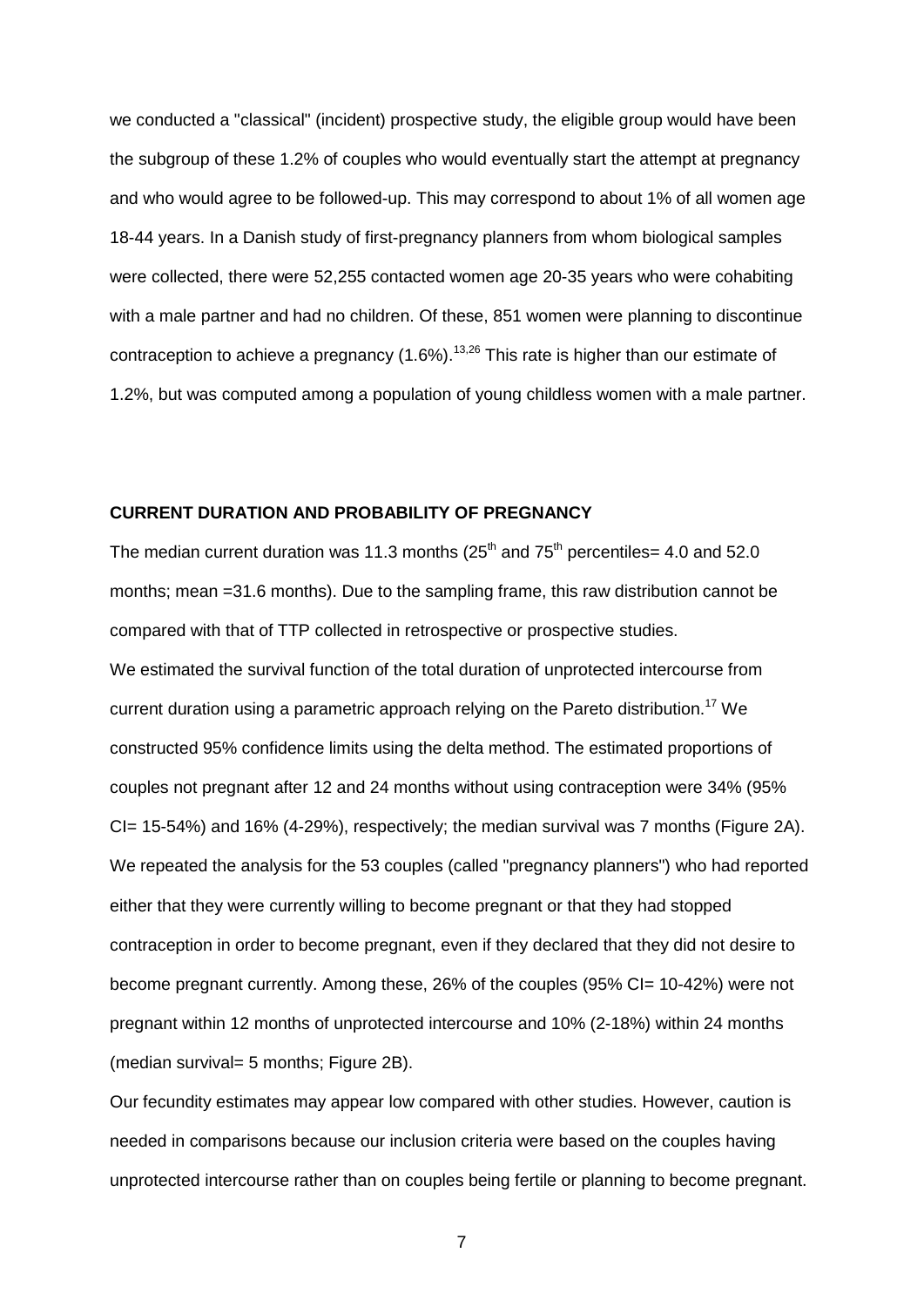Moreover, couples who had not been using any birth control method since their last pregnancy were included; these couples may overall have a lower fecundity than couples who previously used a birth control method.<sup>27</sup> Among Danish first-pregnancy planners who were followed-up from the cessation of contraception, the proportion of couples not pregnant within six months of attempting was  $38\%^{2,4}$  compared with 47% (95% CI= 28-66%) in our population restricted to the pregnancy planners.

# **INFLUENCE OF ENVIRONMENTAL FACTORS ON FECUNDITY IN THE CURRENT-DURATION DESIGN**

If the underlying (unobserved) total durations of unprotected intercourse follow the structure of an accelerated-failure-time (AFT) model, then the observed current durations will follow the same structure. $22,23$  Consequently, the influence of covariates on current duration estimated by an AFT model is also an estimate of the influence of the covariates on the total duration of unprotected intercourse. Using this property, we illustrate the use of the currentduration approach to highlight the influence of environmental factors on fecundity, with women's smoking at the beginning of the period of unprotected intercourse as the exposure. The median current duration was nine months for non-smokers and 24 months for smokers. We fitted an AFT model (streg function, Stata 8.2, Stata Corp, College Station, TX):

$$
\log(CDUI_i) = \alpha + \beta X_i + \varepsilon_i
$$

The distribution of the survival function was chosen by comparing the confidence intervals estimated by the AFT model with bootstrap confidence intervals (bootstrap function, Stata 8.2) for various distributions (not shown).<sup>28</sup> The chosen distribution for current duration was the log-normal distribution. Consequently, this model was equivalent to linear regression on the log-transformed current durations.<sup>29</sup> The time ratios corresponding to  $exp(\beta)$  and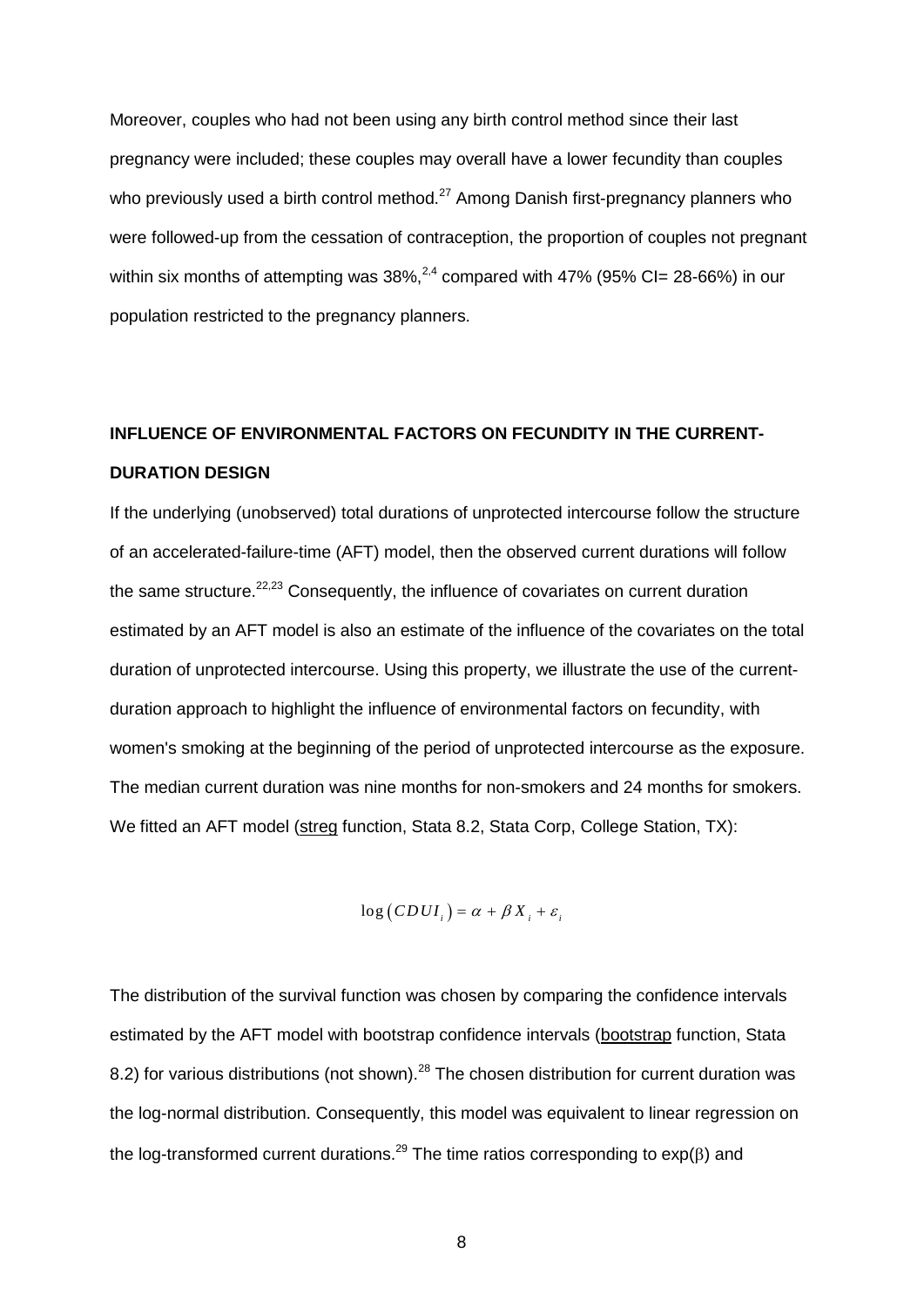associated with the vector of covariates X can be interpreted as the ratios of the median values of the (unobserved) total durations of unprotected intercourse between the compared groups. For example, a time ratio of 2 corresponds to the median of the total duration of unprotected intercourse doubling for exposed compared to unexposed subjects. The adjusted effect of women's smoking corresponded to an increase in the median total duration of unprotected intercourse without pregnancy of 140%, compared with non-smokers (time ratio= 2.4; 95% CI= 1.1-5.2). We also observed an unexpected possible trend towards a decreasing duration of unprotected intercourse with increasing maternal age (Table 3).

#### **SOURCES OF BIAS IN THE CURRENT-DURATION APPROACH**

Although our estimate of the effect of smoking on fecundity was coherent with other studies,<sup>30</sup> it might well be biased. There are several types of bias inherent in fecundity studies,<sup>31-33</sup> summarized in Table 4. We illustrate here how some of these biases can be handled with the current-duration approach.

#### **Time trends in initiation times**

The statistical analysis of the current duration assumes a uniformity over time for the initiation of periods of unprotected intercourse.<sup>17,20</sup> In a pregnancy-based TTP study in five European countries, the distribution of starting dates for planned pregnancies varied with season; for most countries, more attempts at pregnancy started in summer and fewer attempts in the autumn.<sup>34</sup> We propose weighting the population to estimate the amplitude of the bias due to seasonal variations in the number of initiations of pregnancy attempts. We assumed that initiations were unevenly distributed over the seasons and gave each subject a weight that was inversely proportional to the assumed distribution of initiation times for the whole population (24.5% of periods of unprotected intercourse starting from January to March, 26.0% from April to June, 28.1% from July to September, and 21.4% from October to December<sup>34</sup>). We re-estimated the AFT model using this weighted population. We found little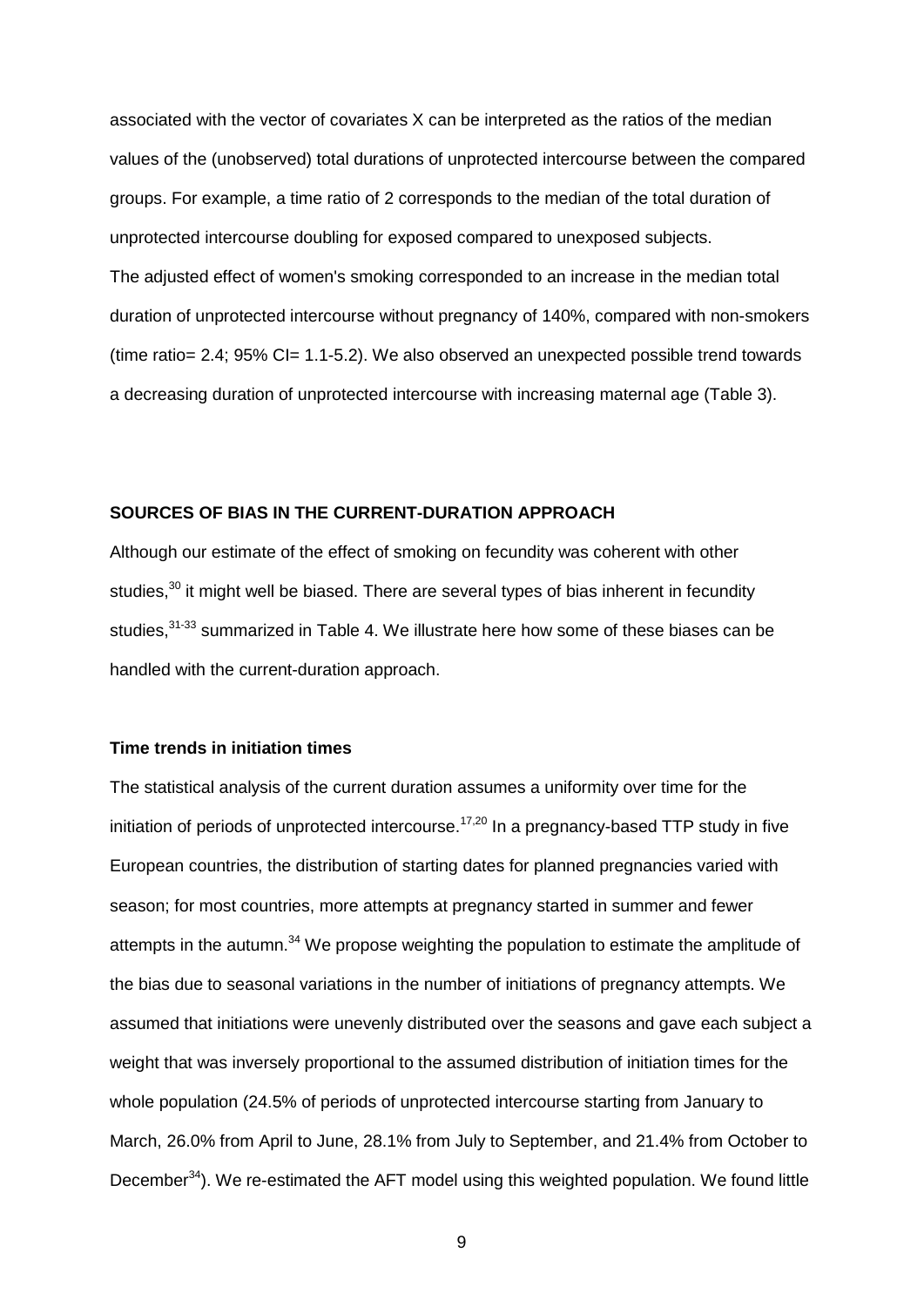variation from the unweighted results for the estimated effect of smoking (adjusted time ratio= 2.47, 95% CI= 1.20-5.08; this is a change by 3% in time ratio). Seasonal variations in initiation times are thus unlikely to have biased the estimated effect of tobacco.

#### **Time trends in exposure**

Periods of unprotected intercourse that started a long time before the study have long current durations, whereas those that started recently have short current durations. Since exposure is assessed at the beginning of the period of unprotected intercourse, if there is a time trend in the prevalence of exposure, this pattern may bias the apparent association between exposure and fecundity, as for the retrospective designs.<sup>32</sup> Weinberg and colleagues<sup>32</sup> proposed a simulation approach using external data on time trends in the prevalence of the exposure to test whether the time trend can explain the association between fecundity and the exposure factor. We used this approach in the case of tobacco smoking. Using data on 26-to-34 year-old women from the general population, we assumed that the prevalence of smoking at the beginning of the period of unprotected intercourse was 43.2% in 1992, 42.5% in 1999.<sup>35</sup> and 36.3% in 2004 (J.M. Wilguin, Inpes, Baromètre Santé, personal communication). We linearly interpolated or extrapolated the prevalence for the remainder of the 1990-2004 period.

Based on these time trends in the prevalence of smoking and assuming a lack of real effect of smoking on fecundity, the empirical distribution of the time ratio associated with smoking adjusted for the variables of Table 3 had a mean of 1.18, and an empirical 95% confidence interval of 0.49 to 2.66 (1,000 replications). Our estimate of 2.40 from the model ignoring time trends corresponded to the  $96<sup>th</sup>$  percentile of this distribution. This gave a  $p$ -value corrected for time-trends in smoking of 8% (two-tailed test), compared with 3% before correction. Thus, time trends in the prevalence of women's smoking might explain a part of our observed association between smoking and fecundity.

As for pregnancy-based TTP studies, this approach assumes that the external data on the prevalence of exposure apply to couples starting a period of unprotected intercourse. This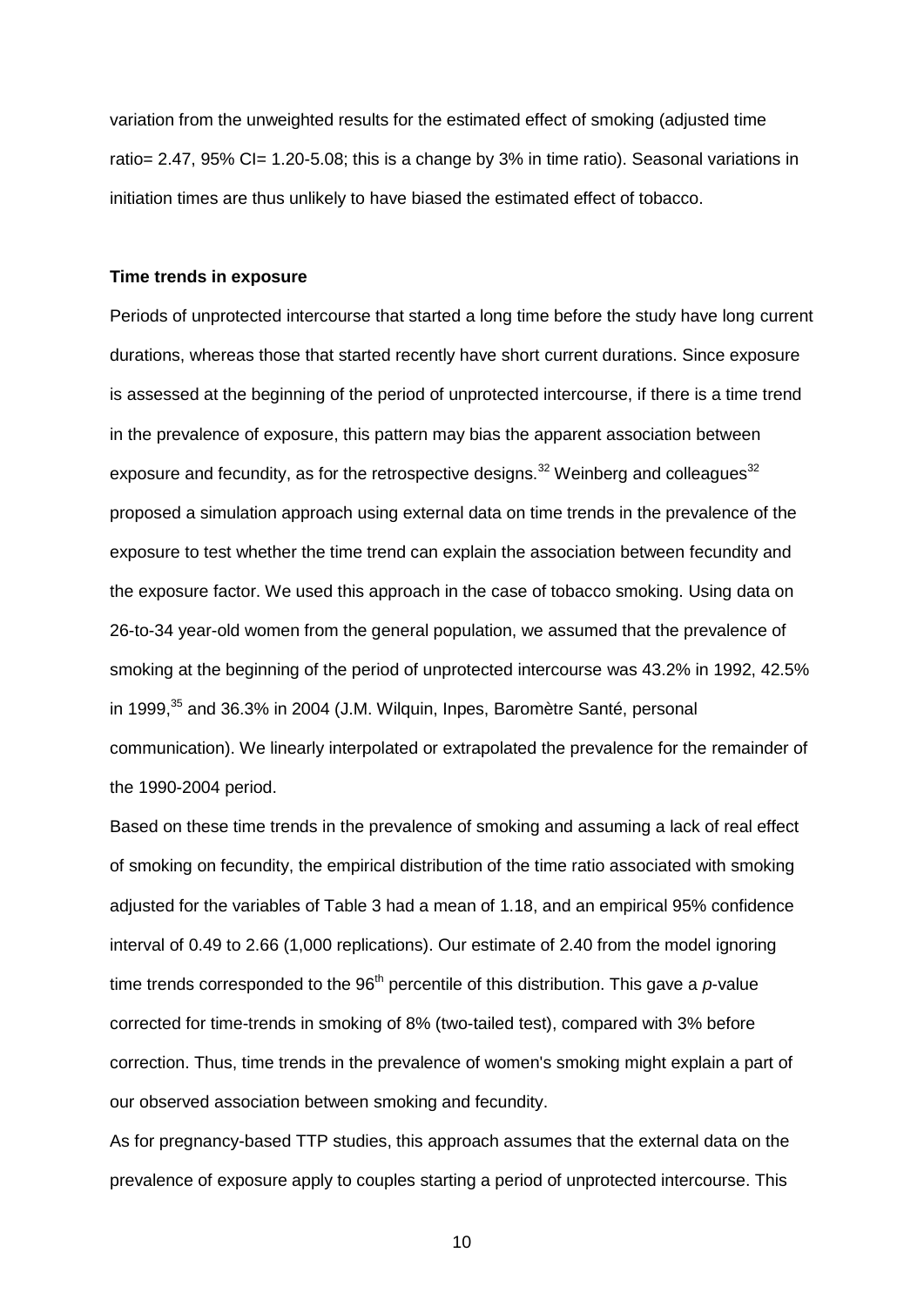assumption may not hold for exposures for which couples think they may influence their fecundity.

#### **Differential persistence in trying and medical intervention bias**

The statistical analysis of current duration gives an estimate of the survival distribution of the (unobserved) total duration of unprotected intercourse, and of the influence of covariates on this duration. Strictly speaking, this duration is the minimum duration between the initiation of unprotected intercourse and either the detection of a pregnancy –not its conception- or the occurrence of a censoring event. This censoring event can be the start of a fecundity treatment, the separation of the couple, or the resumption of methods to avoid pregnancy.<sup>17</sup> Thus, the current-duration approach cannot distinguish between attempts ending in a pregnancy and attempts ending for other reasons. In other words, the approach assumes that there is no difference between the compared groups in the persistence of trying to become pregnant and in the proportion of couples resorting to infertility treatments. This may not hold for all covariates; for example, women older than 40 years may give up attempting to become pregnant more quickly or start fertility treatment sooner than younger women.<sup>31</sup> In our study, we observed a possible trend towards a shorter duration of unprotected intercourse with increasing female age (Table 3). If real, this unexpected association between fecundity and age, which is similar to that observed in some pregnancy-based TTP studies.<sup>9,10</sup> may result from differences in the persistence in trying to become pregnant between couples of various ages.

Such a bias could be tested by re-contacting and questioning the included couples (e.g. 12 months after inclusion), and checking with survival models for differences across exposure levels in the probability of stopping having unprotected intercourse or of starting infertility treatments conditionally on the absence of pregnancy.<sup>31</sup>

#### **Pregnancy recognition bias**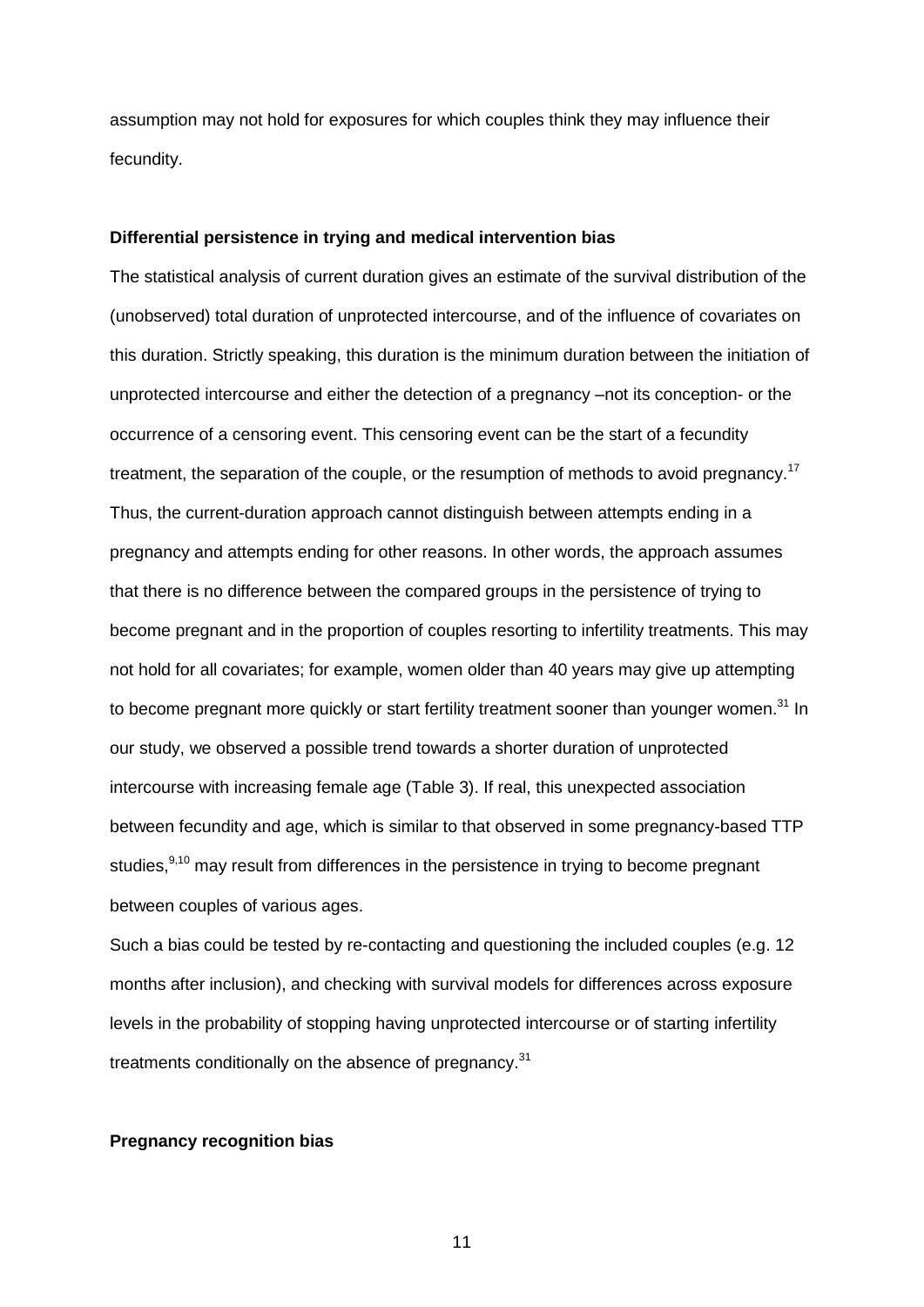Some women may be pregnant at the time of inclusion without knowing it. These women should be excluded (if the pregnancy lasts until detection), but they cannot be identified by questionnaire without follow-up. As a consequence, the survival function provided by our approach corresponds to time until pregnancy detection (or end of the period of unprotected intercourse for another reason), and not to time to pregnancy. For etiologic studies, this may create a bias if the delay in pregnancy recognition is not uniform across levels of exposure. Therefore, as for other types of TTP studies, differences between levels of exposure in how early couples detect pregnancies should be considered (by following up a sub-sample of the couples, for example).

#### **Pregnancy-wantedness bias**

The existence of unplanned and unwanted pregnancies constitutes a potential source of bias in all types of fecundity studies. Pregnancy planning and pregnancy wantedness biases correspond to several situations (Table 4): first, to the potential bias due to the exclusion of pregnancies occurring among couples using a contraceptive method (even sporadically), for which time to pregnancy –or current duration- cannot be defined; and second, to the bias stemming from the couples retrospectively describing as planned an unplanned pregnancy, a situation specific to retrospective designs.<sup>7,27</sup> These terms can also be used to describe the bias potentially stemming from the exclusion of couples who have unprotected intercourse without declaring to be willing to be pregnant. These couples might be atypical in terms of exposure or behaviors such as frequency and timing of sexual intercourse. They may also be atypical in terms of fecundity (Figures 2A and B). The current-duration approach allows inclusion of such couples, if the inclusion criteria correspond to women who currently have unprotected intercourse even without the intention to become pregnant.

Our choice not to base the eligibility criteria on the woman declaring that she is currently trying to become pregnant was moreover motivated by the fact that the understanding of the notion of pregnancy wantedness or planning may vary among women and may strongly depend on the duration of involuntary infecundity at the time of the questionnaire; it may also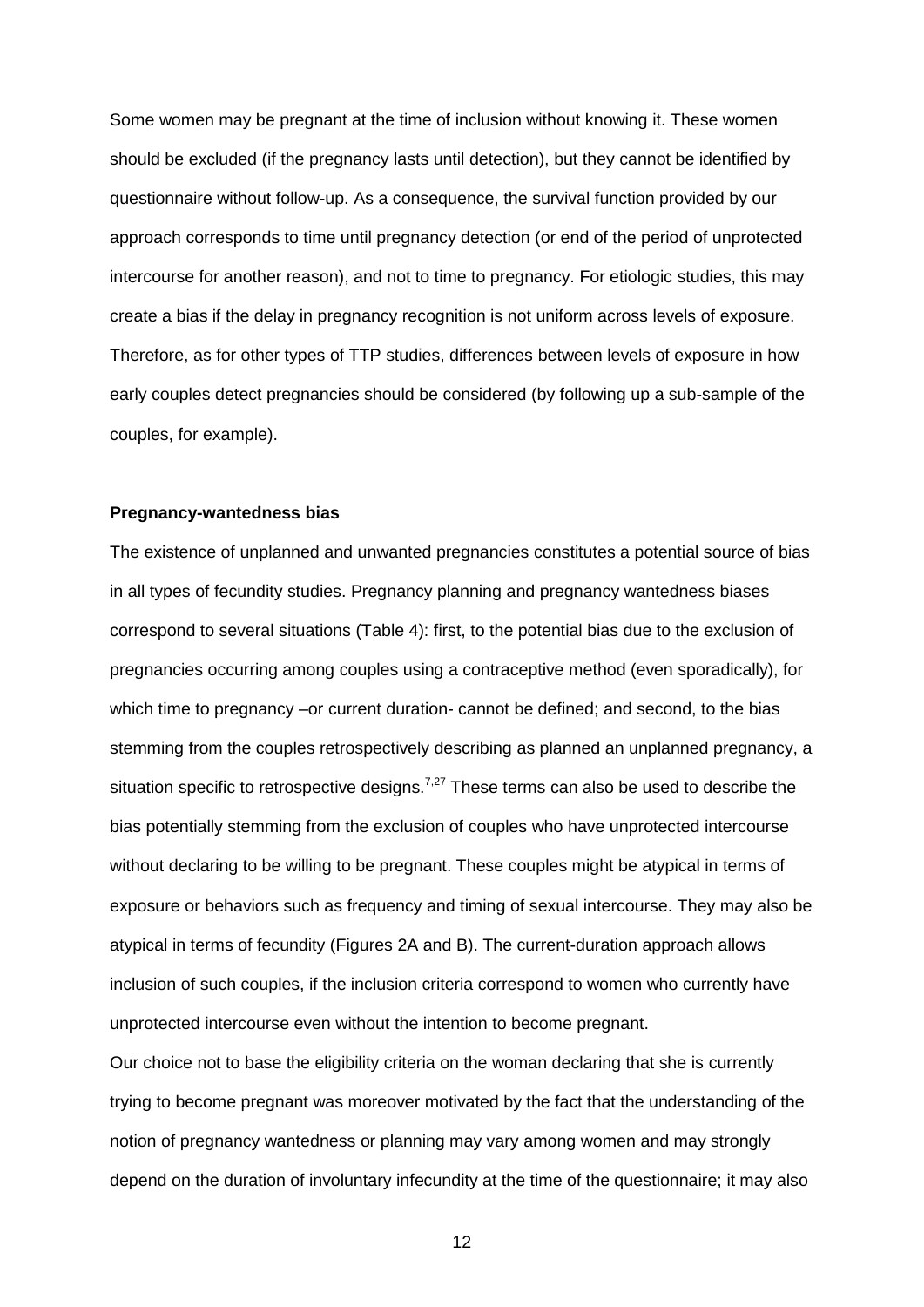depend on age, reproductive history<sup>25</sup> and the couple's knowledge about their fecundity. After a couple of years of infertility, some couples who stopped using birth control methods in order to become pregnant may conclude that they are sterile, or may say they are no longer trying to become pregnant even though they are having unprotected intercourse. In the absence of systematic medical examinations after a given duration of involuntary infertility, it seems that excluding these (probably subfertile) couples who state they are not trying to become pregnant would limit the reproducibility of the approach.

When we restricted our study population to the pregnancy planners (defined as above), the estimated effect of tobacco smoking decreased (adjusted time ratio= 1.5, 95% CI, 0.7-3.5; n=51). Whether this change is due to a simple loss of statistical power due to the decrease by about one fifth in the sample size, or to a bias in one analysis, remains to be investigated. This sensitivity analysis illustrates the importance of issues related to pregnancy wantedness, and the relatively high proportion of couples who started a period of unprotected intercourse without planning to become pregnant, when sampled with a currentduration design.

#### **Selection biases**

We can use the screening phase of the study to describe selection bias. We compared the contacted women age 18-44 years with women included in a study based on a sub-sample of the 1999 French national census and including about 380,000 subjects.<sup>36</sup> When an address contained several women, we selected one woman (as we did in our study). Questions common to both studies were phrased exactly the same way but their context differed. Women under the age of 30 years and those not living with a partner were underrepresented in our study compared to the reference population (Table 5). Also, the women in our study did not have the same number of children and had more education. The differences in the number of children became much smaller when we corrected for the age differences (Table 5). The under-representation in our study population of women under the age of 30 years and of those not living with a partner may be because we did not contact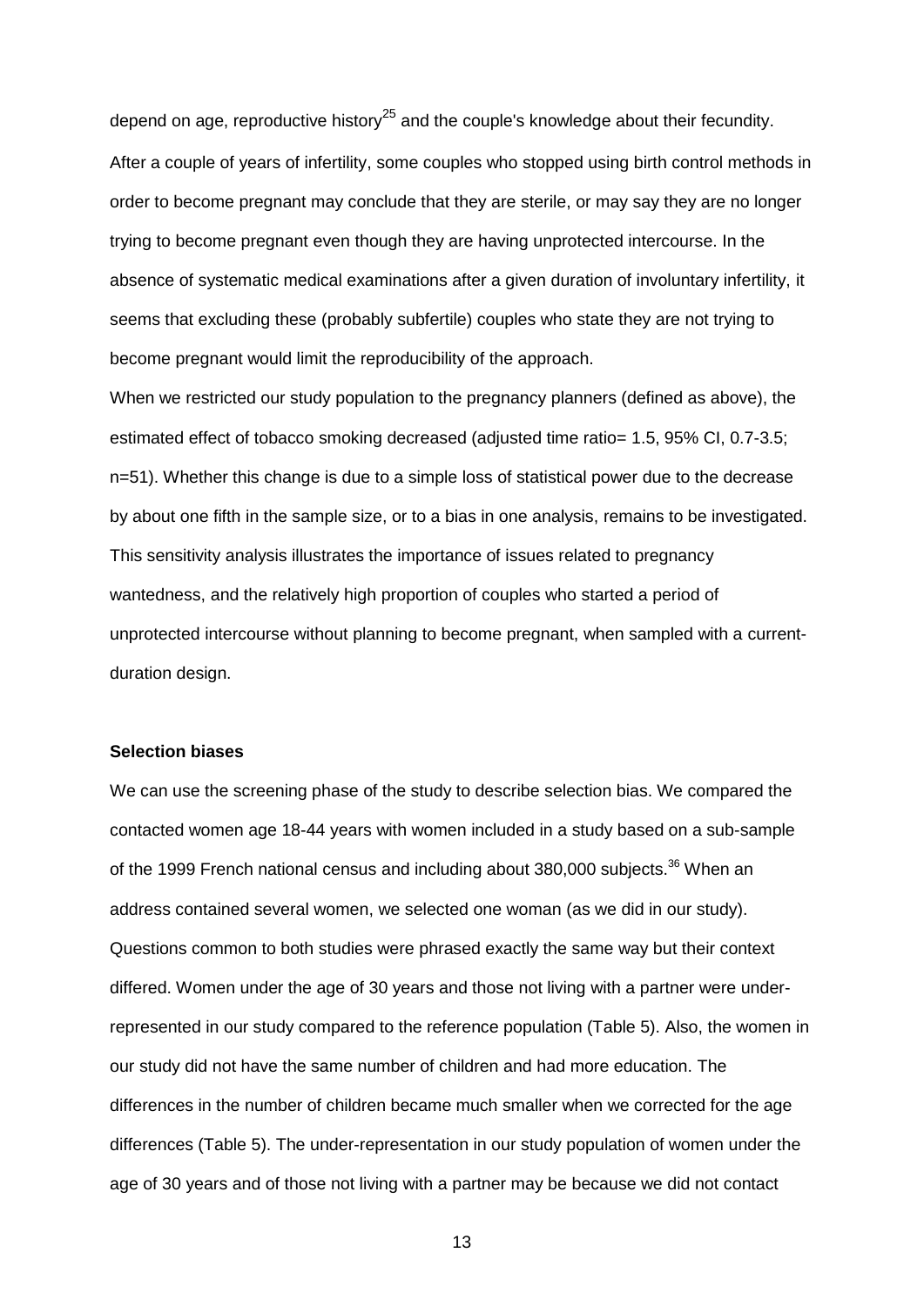people who had only a mobile phone. These people are more likely to be young and single and may represent about 15% of the adult population in France. $37$  Although the proportion of subjects eligible for a study such as ours may be low in such a population, efforts to contact them could be made in future studies.

#### **DISCUSSION**

Although the idea of studying "current durations" has already been used in demographic and sociologic research,<sup>22</sup> the current-duration approach has not been implemented in the field of fecundity studies. We have shown that it is possible to recruit a cross-sectional sample of sexually-active couples not using any method to avoid pregnancy, and to determine the current duration of unprotected intercourse. This duration can then be used to estimate the proportion of couples not pregnant after a given number of months of unprotected intercourse.<sup>17,20</sup> This duration can also be used to estimate the adjusted effect on fecundity of environmental factors without need to follow up the couples.

Sexually active couples currently not using any birth control can also be included in prospective studies (prevalent cohort design), as well as in retrospective studies, although this may not correspond to standard practice. Our results are therefore also of interest for other designs. The specificity of the current-duration approach is that it relies solely on this group.

It is too early to conclude whether the current-duration approach is a good option for monitoring fecundity. Populations from different countries or time periods may differ in frequency of pregnancy planning, in their use assisted reproductive techniques, or in their persistence in trying to become pregnant.<sup>38</sup> Such differences could bias the estimates provided by this approach. However, this type of limitation is general to all types of fecundity studies.<sup>27,38,39</sup>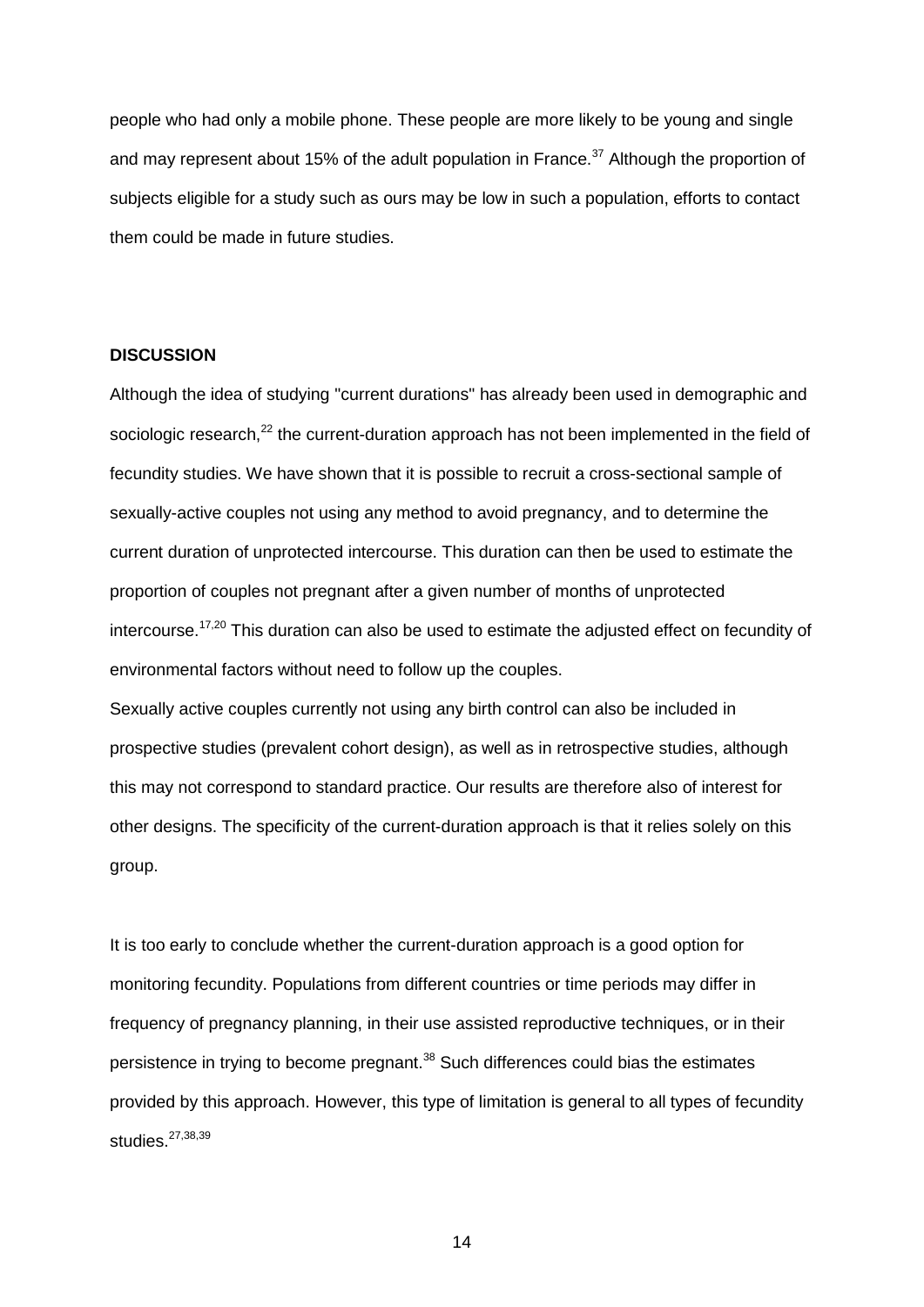# **Use of the current-duration approach to study the influence of environmental exposures on fecundity**

For environmental exposures, the relevant window of exposure of current-duration studies should include the start of the period of unprotected intercourse, as for incident cohort and retrospective TTP studies. In the case of smoking, for instance, women who have been trying to become pregnant for a long time have more opportunity and incentive to quit smoking than women who just started an attempt at pregnancy, so that current smoking should not be used as an exposure variable. If male exposures are of interest and if they are to be assessed using questionnaires, then it might be preferable to refer to the date corresponding to the start of the period of unprotected intercourse (or to collect the whole history of past exposures) rather than to explicitly mention "the time when you/your partner last stopped using a method to avoid pregnancy." Taking into account environmental exposures as timedependent covariates would also be relevant. Although there is a theoretical frame for the use of time-dependent covariates in AFT models, $40(p.66)$  further developments are necessary for their practical implementation in the current-duration approach.

#### **Study options**

Couples who have long durations of attempting pregnancy (corresponding to the least fecund couples) are over-represented in the current-duration design because the probability of being included in a cross-sectional study increases as the total duration of unprotected intercourse increases. This over-representation due to length-biased sampling is accounted for in the statistical analysis. For a given sample size, this may increase statistical power compared with a cohort approach, in which a couple waiting a long time has the same probability of being included as a couple waiting a short time. Formal comparisons of statistical power and bias among various study designs are needed to confirm this hypothesis. Moreover, these approaches should not be competing but rather be viewed as complementary. Indeed, the follow-up of the cross-sectional sample of couples obtained in the current-duration design until the end of the period of unprotected intercourse (Figure 1) can be seen as a mixture of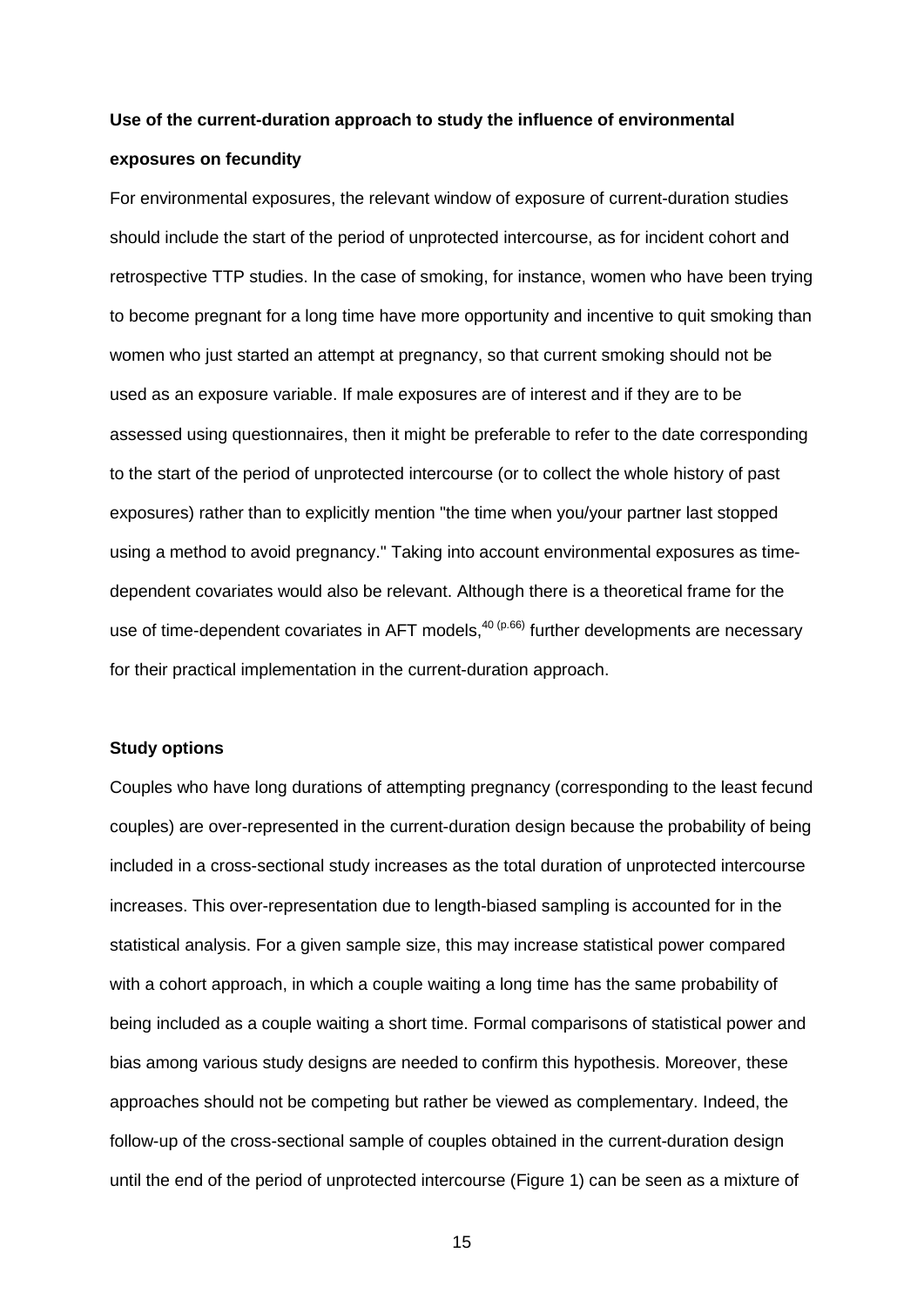these two designs. This corresponds to the prevalent-cohort design.<sup>18,21</sup> We are currently carrying out such a follow-up of our study population. This approach already suggested  $18$ , <sup>p.593</sup> is an interesting option for prospective studies, in that the eligibility rate may be about five times higher than in an incident cohort. A related idea has been proposed by Olsen and Andersen.<sup>19</sup>

The recruitment of a cross-sectional sample of couples not using contraception (and in particular not using hormonal contraception) also provides an interesting opportunity to study menstrual cycle function.<sup>41</sup>

In summary, the current-duration approach has a higher eligibility rate than incident cohorts relying on couples who will soon start an attempt at pregnancy; it also allows estimation of the probability of pregnancy and the assessment of the influence of environmental factors on fecundity, adjusting for confounders. The approach potentially suffers from several biases previously described for other types of TTP studies, in particular those due to temporal trends in prevalence of exposure or due to the exclusion of couples who became pregnant while using a contraceptive method. For most of these potential biases, approaches have been proposed to quantify or correct them, so that the current-duration design -and presumably the prevalent cohort design- appear to be practical options for fecundity studies.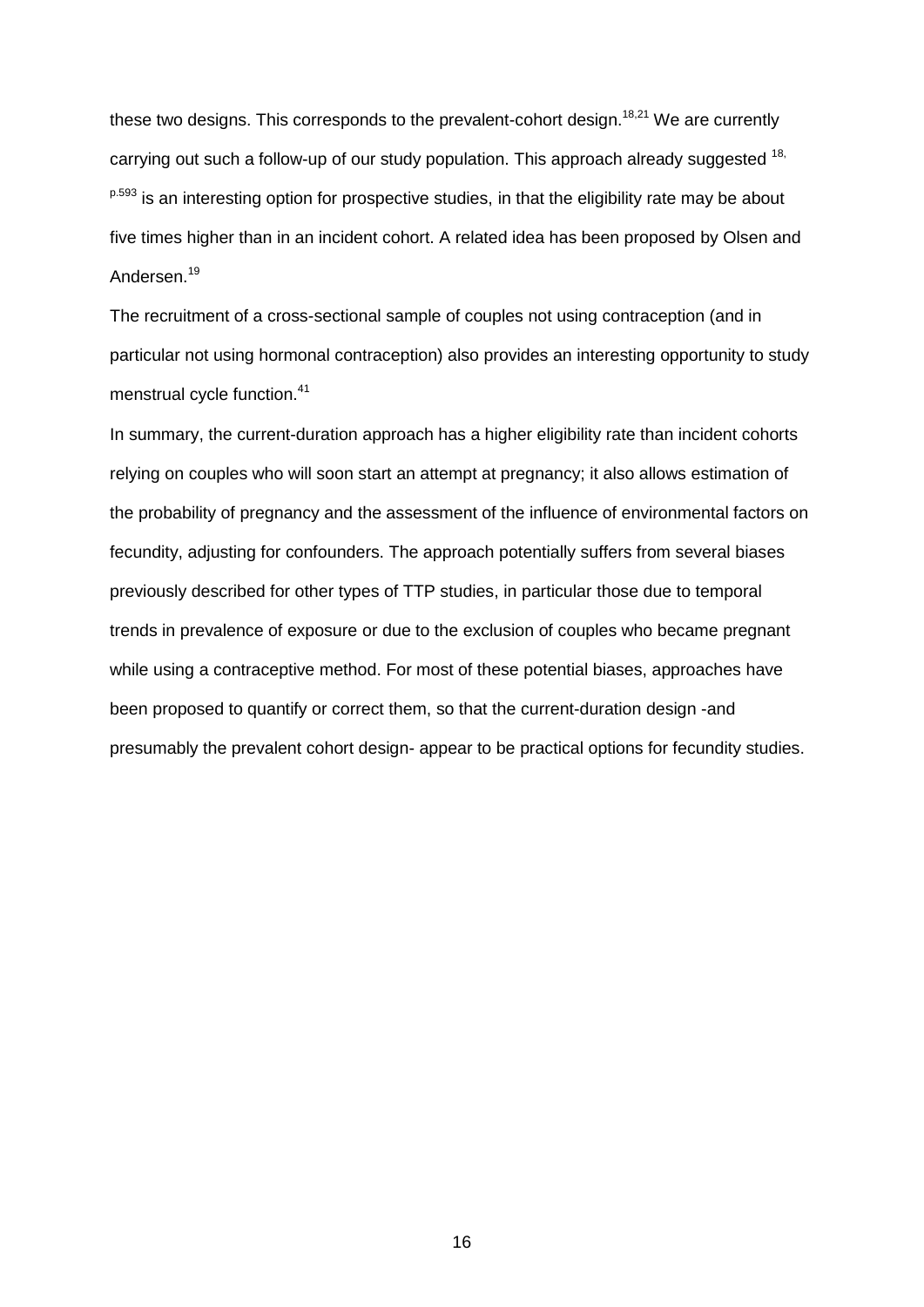#### ACKNOWLEDGEMENTS

We thank all the team of the Atoo institute (Paris), in particular the interviewers and Florence Philène for her useful comments during the CATI implementation of the questionnaire. We thank Cécile Lefèvre (Ined) for having given us access to the study "Etude de l'Histoire Familiale" and Laurent Toulemon for his methodological help with this study. We thank Alfred Spira for his support in initiating the study. We also thank Claire Pinçon for useful discussions and Benjamin Granger, Lyliane Rosetta and Anne Etchevers for their role in other aspects of the study.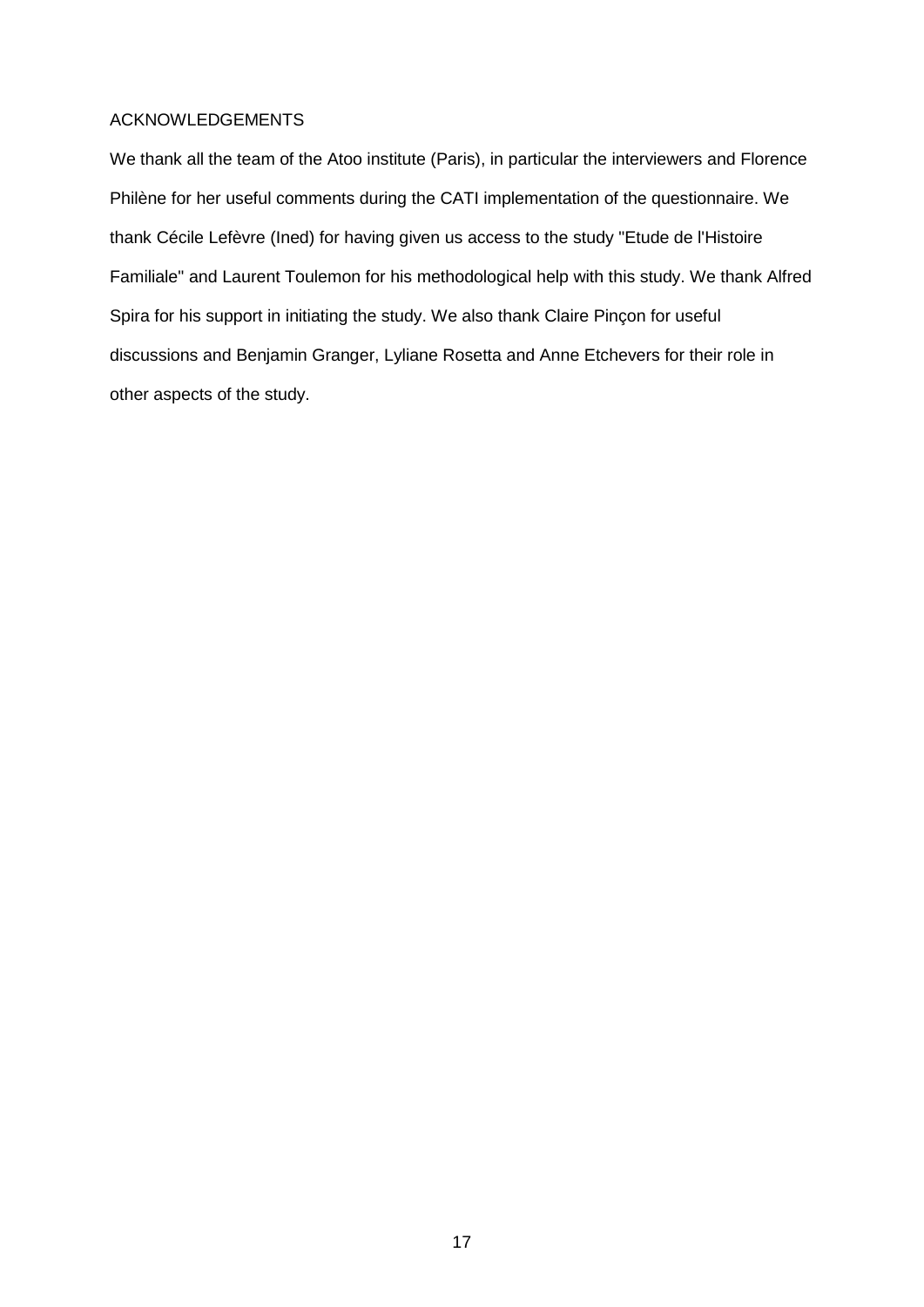#### REFERENCES

- 1. Baird DD, Wilcox AJ, Weinberg CR. Use of time to pregnancy to study environmental exposures. Am J Epidemiol 1986;124(3):470-80.
- 2. Bonde JP, Ernst E, Jensen TK, Hjollund NH, Kolstad H, Henriksen TB, Scheike T, Giwercman A, Olsen J, Skakkebaek NE. Relation between semen quality and fertility: a population-based study of 430 first-pregnancy planners. Lancet 1998;352(9135):1172-7.
- 3. Toppari J, Larsen JC, Christiansen P, Giwercman A, Grandjean P, Guillette LJ, Jr., Jegou B, Jensen TK, Jouannet P, Keiding N, Leffers H, McLachlan JA, Meyer O, Muller J, Rajpert-De Meyts E, Scheike T, Sharpe R, Sumpter J, Skakkebaek NE. Male reproductive health and environmental xenoestrogens. Environ Health Perspect 1996;104 Suppl 4:741-803.
- 4. Slama R, Kold-Jensen T, Scheike T, Ducot B, Spira A, Keiding N. How would a decline in sperm concentration over time influence the probability of pregnancy? Epidemiology 2004;15(4):458-65.
- 5. Joffe M. Invited commentary: the potential for monitoring of fecundity and the remaining challenges. Am J Epidemiol 2003;157(2):89-93.
- 6. Olsen J, Rachootin P. Invited Commentary: Monitoring Fecundity over Time-If We Do It, Then Let's Do It Right. Am J Epidemiol 2003;157(2):94-7.
- 7. Joffe M, Key J, Best N, Keiding N, Scheike T, Jensen TK. Studying time to pregnancy by use of a retrospective design. Am J Epidemiol 2005;162(2):115-24.
- 8. Sallmen M, Lindbohm ML, Nurminen M. Paternal exposure to lead and infertility. Epidemiology 2000;11(2):148-52.
- 9. Jensen TK, Scheike T, Keiding N, Schaumburg I, Grandjean P. Selection bias in determining the age dependence of waiting time to pregnancy. American Journal of Epidemiology 2000;152(6):565-72.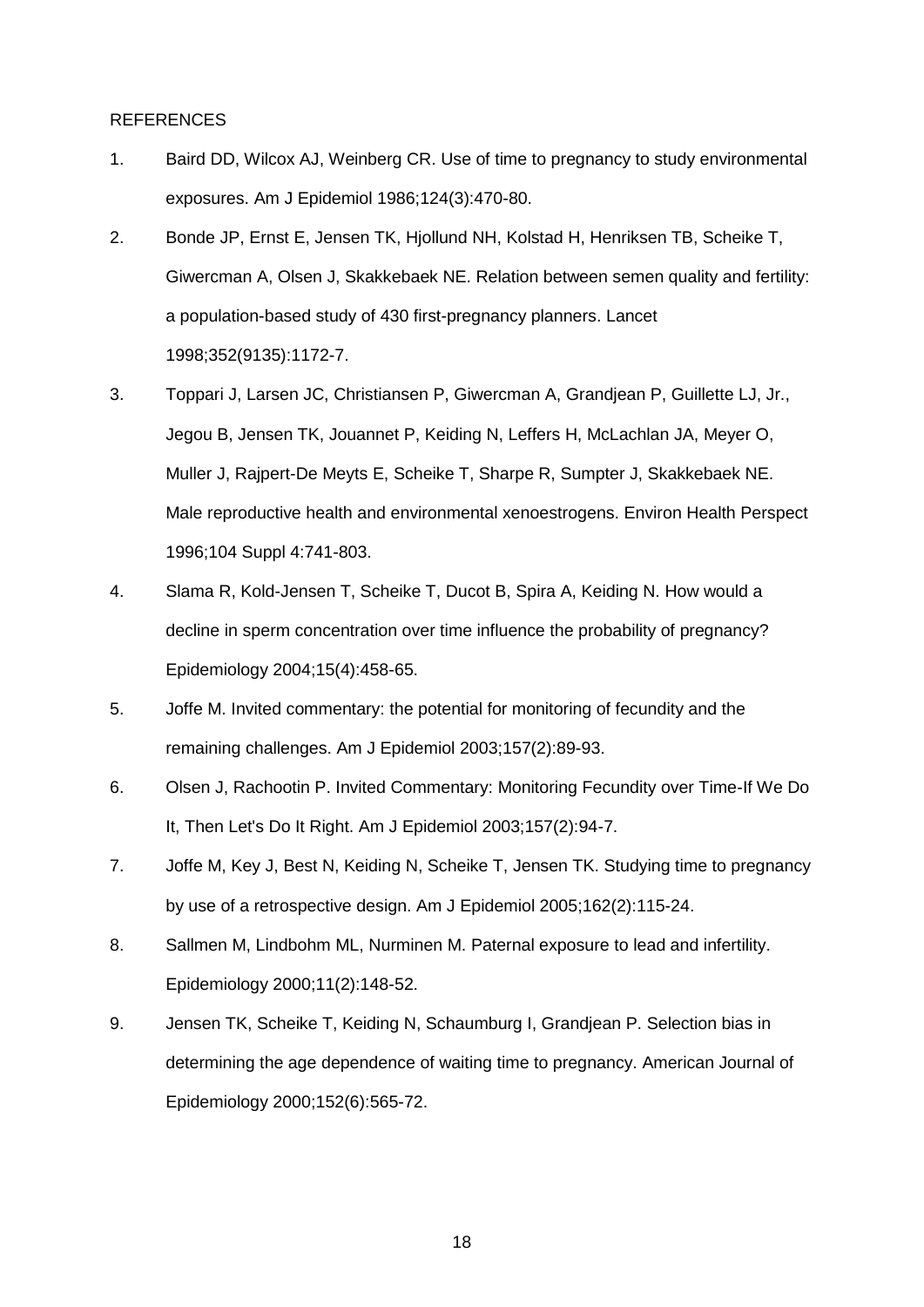- 10. Juul S, Keiding N, Tvede M. Retrospectively sampled time-to-pregnancy data may make age-decreasing fecundity look increasing. European Infertility and Subfecundity Study Group. Epidemiology 2000;11(6):717-9.
- 11. Baird DD, Wilcox AJ, Weinberg CR, Kamel F, McConnaughey DR, Musey PI, Collins DC. Preimplantation hormonal differences between the conception and nonconception menstrual cycles of 32 normal women. Hum Reprod 1997;12(12):2607- 13.
- 12. Wilcox A, Weinberg C, Baird D. Caffeinated beverages and decreased fertility [see comments]. Lancet 1988;2(8626-8627):1453-6.
- 13. Buck GM, Lynch CD, Stanford JB, Sweeney AM, Schieve LA, Rockett JC, Selevan SG, Schrader SM. Prospective pregnancy study designs for assessing reproductive and developmental toxicants. Environ Health Perspect 2004;112(1):79-86.
- 14. Slama R, Ducot B, Keiding N, Bouyer J. Correspondence: studying human fertility and environmental exposures. Environ Health Perspect 2004;112(11):A604.
- 15. Joffe M, Key J, Best N, Jensen TK. Studying human fertility. Environ Health Perspect 2004;112(11):A604-5; author reply A605-6.
- 16. Jensen TK, Joffe M, Scheike T, Skytthe A, Gaist D, Christensen K. Time trends in waiting time to pregnancy among Danish twins. Hum Reprod 2005;20(4):955-64.
- 17. Keiding N, Kvist K, Hartvig H, Tvede M, Juul S. Estimating time to pregnancy from current durations in a cross-sectional sample. Biostatistics 2002;3:565-578.
- 18. Weinberg CR, Wilcox AJ. Reproductive epidemiology. In: Rothman KJ, Greenland S, eds. Modern Epidemiology. Washington: Lippincott-Raven, 1998;585-608.
- 19. Olsen J, Andersen PK. We should monitor human fecundity, but how? A suggestion for a new method that may also be used to identify determinants of low fecundity. Epidemiology 1999;10(4):419-21.
- 20. Weinberg CR, Gladen BC. The beta-geometric distribution applied to comparative fecundability studies. Biometrics 1986;42(3):547-60.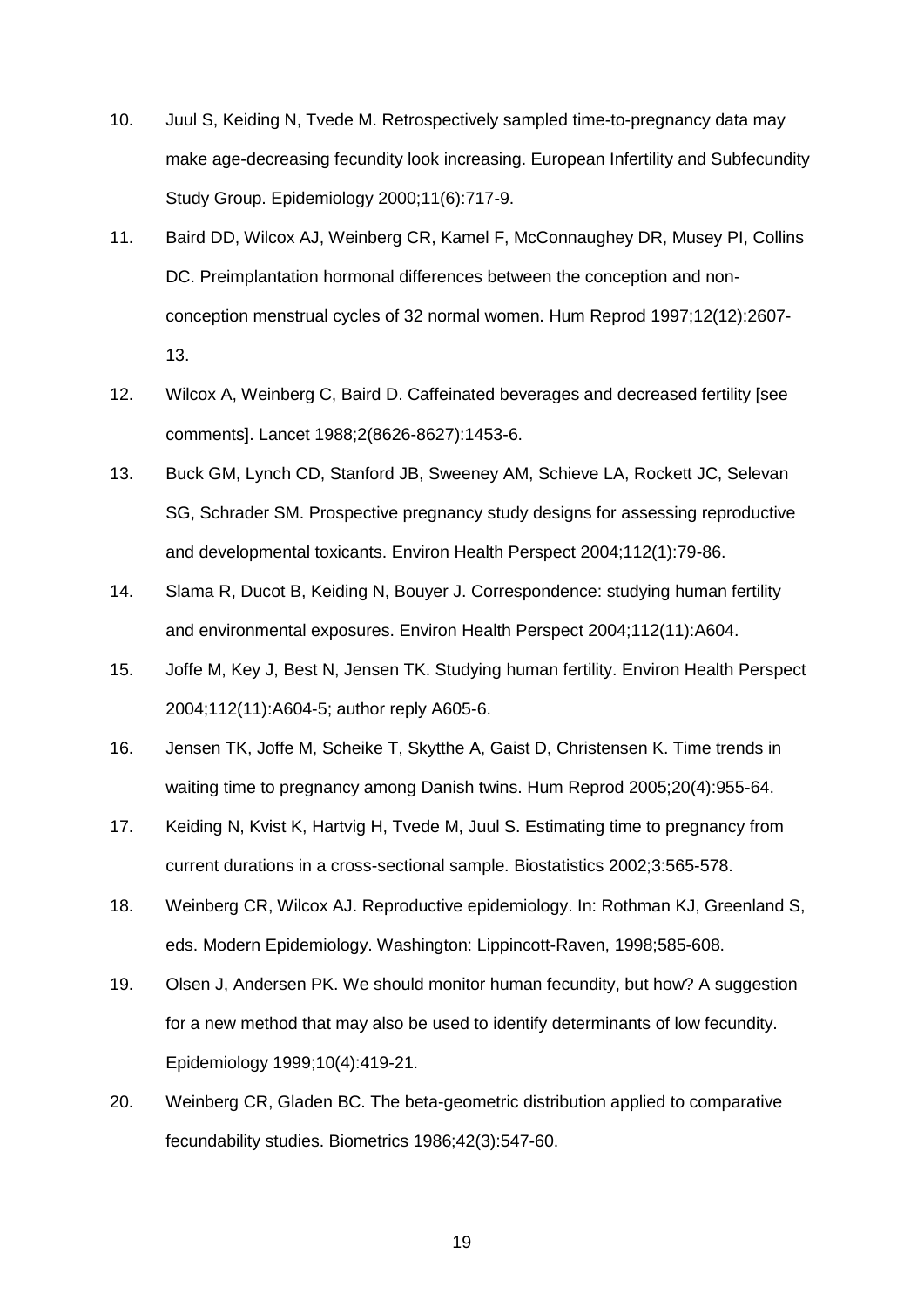- 21. Keiding N. Independent delayed entry (with discussion). In: Klein JP, Goel PK, eds. Survival analysis: State of the Art. Dordrecht: Kluwer, 1992;309-326.
- 22. Yamaguchi K. Accelerated failure-time mover-stayer regression models for the analysis of last-episode data. Sociological Methodology 2003;33:81-110.
- 23. Keiding N, Fine JP, Carstensen L, Slama R. Accelerated failure time regression for backward recurrence times and current durations. Research report 05/4. Copenhagen: Department of Biostatistics, University of Copenhagen, 2005.
- 24. The eligibility questionnaire is available at the following URL: http://u569.kb.inserm.fr/web569/fertil/questfr.pdf
- 25. Kaufmann RB, Morris L, Spitz AM. Comparison of two question sequences for assessing pregnancy intentions. Am J Epidemiol 1997;145(9):810-6.
- 26. Bonde JP, Hjollund NH, Jensen TK, Ernst E, Kolstad H, Henriksen TB, Giwercman A, Skakkebaek NE, Andersson AM, Olsen J. A follow-up study of environmental and biologic determinants of fertility among 430 Danish first-pregnancy planners: design and methods. Reprod Toxicol 1998;12(1):19-27.
- 27. Baird DD, Weinberg CR, Schwingl P, Wilcox AJ. Selection bias associated with contraceptive practice in time-to-pregnancy studies. Ann N Y Acad Sci 1994;709:156- 64.
- 28. Efron B, Tibshirani R. An introduction to the bootstrap. Monographs on statistics and applied probability. New York: Chapman & Hall, 1993.
- 29. James I. Accelerated Failure-time Models. In: Armitage P, Colton T, eds. Encyclopedia of Biostatistics. Vol. 1. Chichester: John Wiley & Sons, 1998;26-30.
- 30. Jensen TK, Henriksen TB, Hjollund NH, Scheike T, Kolstad H, Giwercman A, Ernst E, Bonde JP, Skakkebaek NE, Olsen J. Adult and prenatal exposures to tobacco smoke as risk indicators of fertility among 430 Danish couples. Am J Epidemiol 1998;148(10):992-7.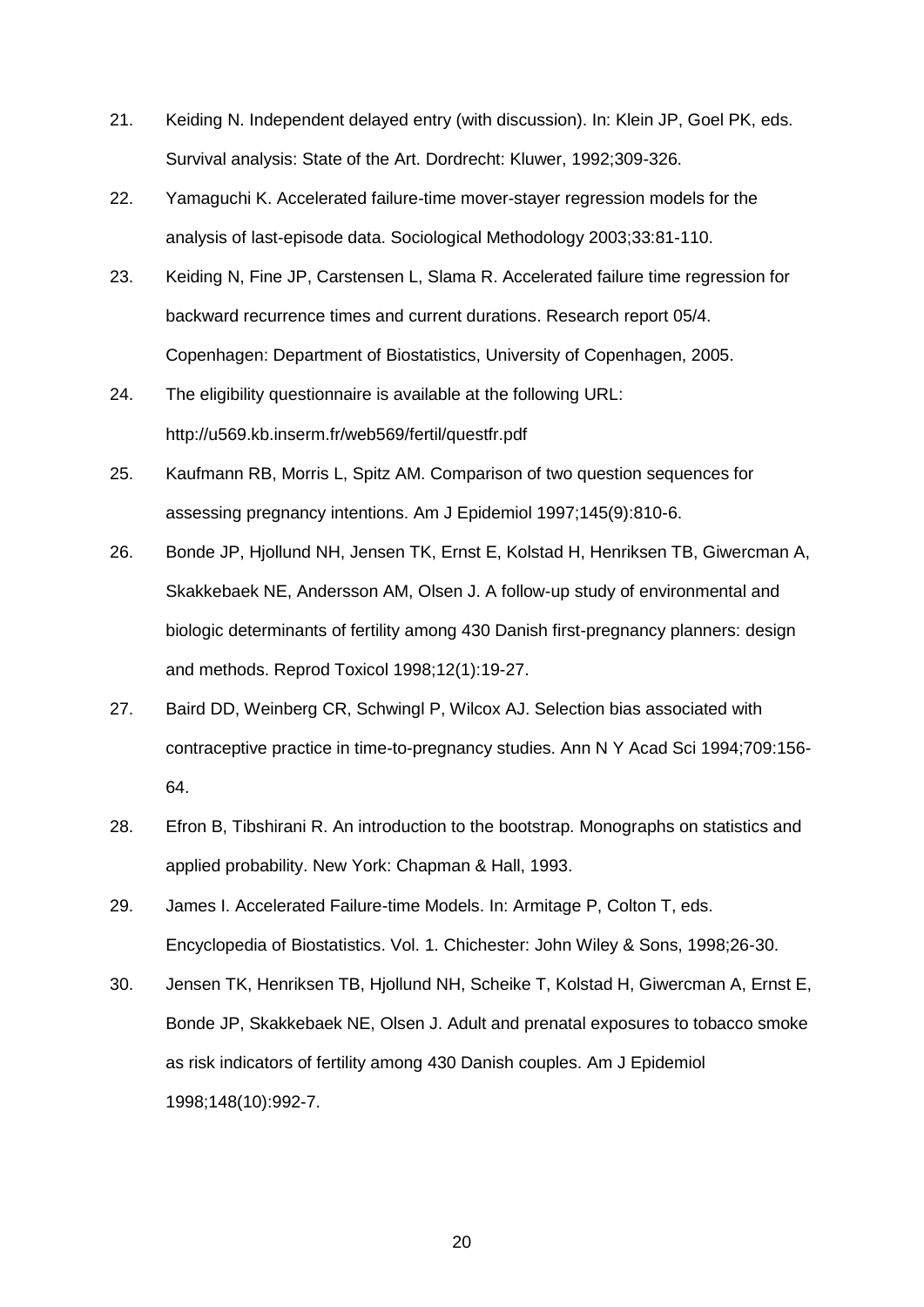- 31. Basso O, Juul S, Olsen J. Time to pregnancy as a correlate of fecundity: differential persistence in trying to become pregnant as a source of bias. Int J Epidemiol 2000;29(5):856-61.
- 32. Weinberg CR, Baird DD, Rowland AS. Pitfalls inherent in retrospective time-to-event studies: the example of time to pregnancy. Stat Med 1993;12(9):867-79.
- 33. Weinberg CR, Baird DD, Wilcox AJ. Sources of bias in studies of time to pregnancy. Stat Med 1994;13(5-7):671-81.
- 34. Basso O, Olsen J, Bisanti L, Juul S, Boldsen J. Are seasonal preferences in pregnancy planning a source of bias in studies of seasonal variation in reproductive outcomes? The European Study Group on Infertility and Subfecundity. Epidemiology 1995;6(5):520-4.
- 35. Guilbert P, Baudier F, Gautier A, eds. Baromètre Santé 2000-Résultats. Vanves: INPES, 2001.
- 36. Lefevre C, Filhon A, eds. Histoires de familles, histoires familiales. Les résultats de l'enquête Famille de 1999. Les cahiers de l'INED. Paris: INED, 2005.
- 37. Bigot R. La diffusion des technologies de l'information dans la société française (2004). Research report Paris: CREDOC, 2004. http://www.arttelecom.fr/publications/etudes/et-credoc2004.pdf
- 38. Sallmen M, Weinberg CR, Baird DD, Lindbohm ML, Wilcox AJ. Has Human Fertility Declined Over Time? Why We May Never Know. Epidemiology 2005;16(4):494-499.
- 39. Tuntiseranee P, Olsen J, Chongsuvivatwong V, Limbutara S. Fecundity in Thai and European regions: results based on waiting time to pregnancy. Hum Reprod 1998;13(2):471-7.
- 40. Cox DR, Oakes D. Analysis of Survival Data. Monographs on Statistics and Applied Probability. London: Chapman and Hall, 1984.
- 41. Waller K, Swan SH, Windham GC, Fenster L, Elkin EP, Lasley BL. Use of urine biomarkers to evaluate menstrual function in healthy premenopausal women. Am J Epidemiol 1998;147(11):1071-80.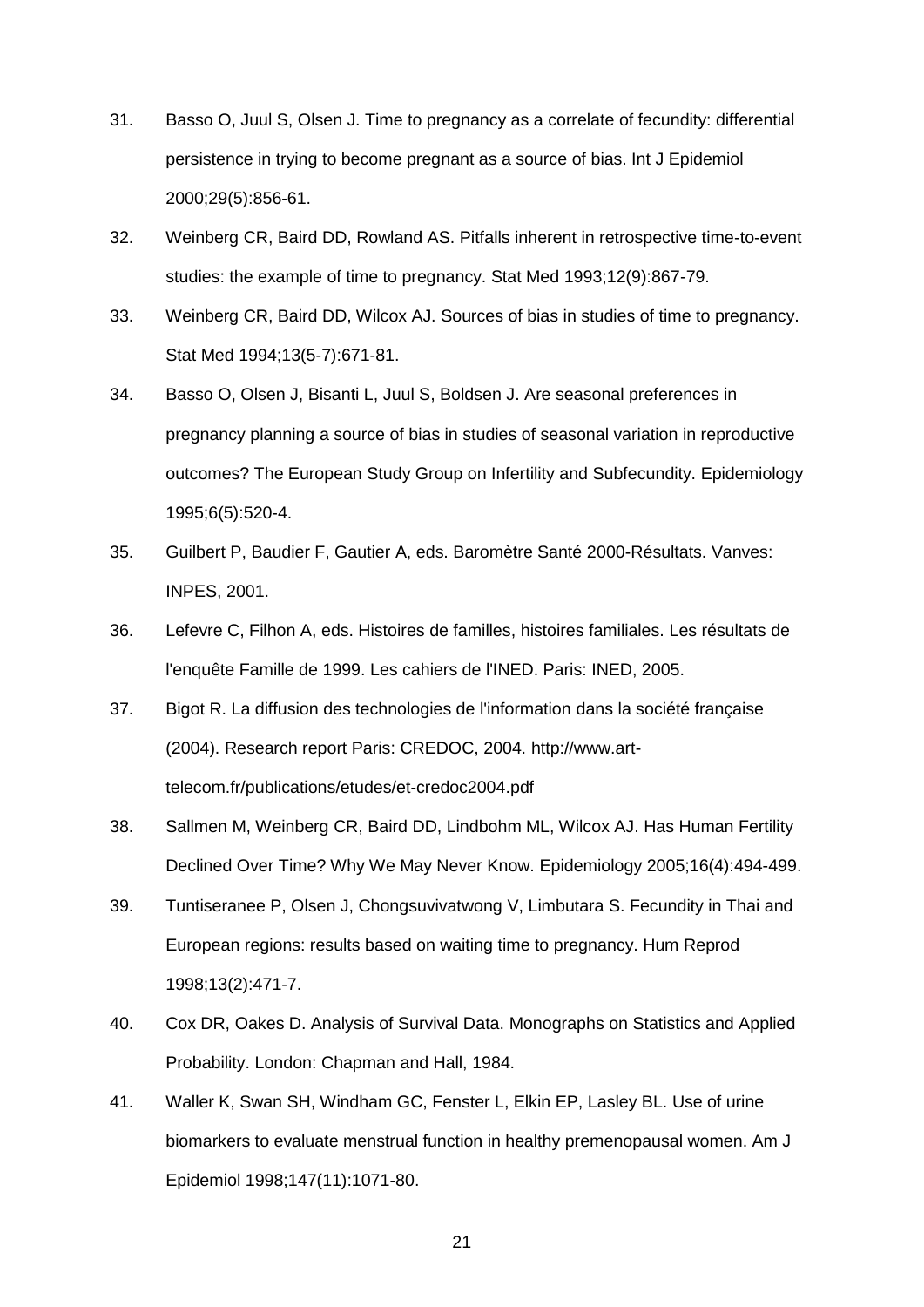42. Jensen TK, Keiding N, Scheike T, Slama R, Spira A. Declining human fertility? [letter; comment]. Fertil Steril 2000;73(2):421-3.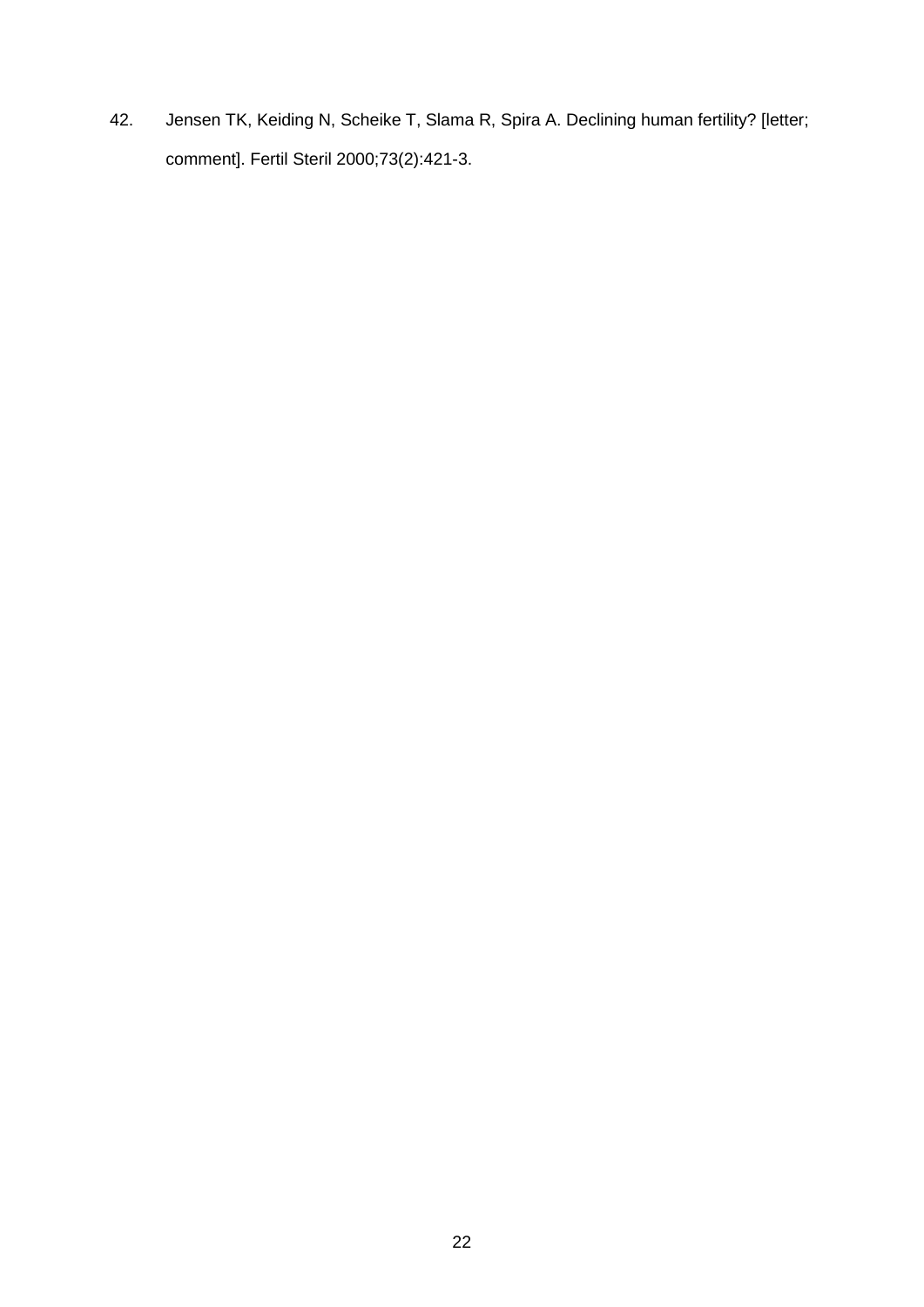## TABLES

**Table 1:** Distribution of the 7,699 listed and unlisted randomly generated phone numbers.

|                                                  | Listed |               | Unlisted |               |      | Overall |
|--------------------------------------------------|--------|---------------|----------|---------------|------|---------|
|                                                  | No.    | $\sqrt{(26)}$ | No.      | $\sqrt{(26)}$ | No.  | (% )    |
| <b>Dialled numbers</b>                           | 4657   |               | 3042     |               | 7699 |         |
| Not a home phone number                          | 764    | (16.4)        | 1269     | (41.7)        | 2033 | (26.4)  |
| <b>Remaining numbers</b>                         | 3893   | (100)         | 1773     | (100)         | 5666 | (100)   |
| No answer or busy (after 15 calls)               | 473    | (12.2)        | 761      | (42.9)        | 1234 | (21.8)  |
| No dialogue possible (not French-speaking, etc.) | 86     | (2.2)         | 33       | (1.9)         | 119  | (2.1)   |
| Refusal to answer any question                   | 88     | (2.3)         | 48       | (2.7)         | 136  | (2.4)   |
| Answering machine                                | 76     | (2.0)         | 43       | (2.4)         | 119  | (2.1)   |
| Home, someone answered and did not refuse        | 3170   | (81.4)        | 888      | (50.1)        | 4058 | (71.6)  |
| Home, someone answered and did not refuse        | 3170   | (100)         | 888      | (100)         | 4058 | (100)   |
| Women age 18-50 years in the home                |        |               |          |               |      |         |
| $\mathbf 0$                                      | 1871   | (59.0)        | 509      | (57.3)        | 2380 | (58.6)  |
| $\geq 1$                                         | 1299   | (41.0)        | 379      | (42.7)        | 1678 | (41.4)  |
| Homes with a woman age 18-50 years               | 1299   | (100)         | 379      | (100)         | 1678 | (100)   |
| Refusal before eligibility questionnaire         | 147    | (11.3)        | 48       | (12.7)        | 195  | (11.6)  |
| Answered eligibility questionnaire               | 1152   | (88.7)        | 331      | (87.3)        | 1483 | (88.4)  |
| Age 18-44 years                                  | 929    | (80.6)        | 275      | (83.1)        | 1204 | (81.2)  |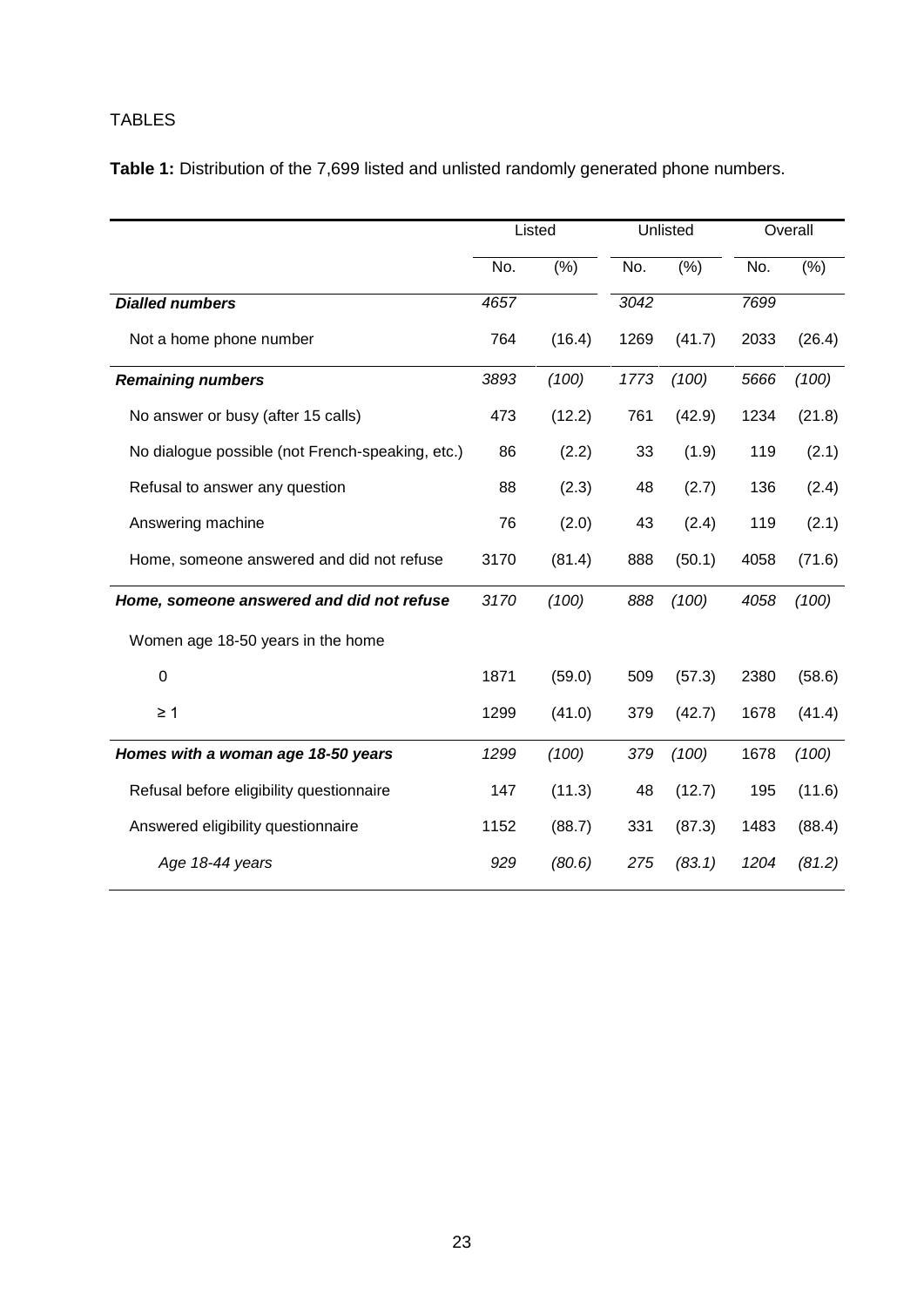**Table 2:** Characteristics at interview of the 1204 women age 18-44 years who answered the

**Whole population** (n=1204) **Current-duration group** No (n=1135) Yes (n=69) n % n (%\*) n (%\*) **Age at interview (years)** 18-24 25-29 30-34 35-39 40-44 173 181 285 311 254 14.4 15.0 23.7 25.8 21.1 169 165 263 292 246 (97.7) (91.2) (92.3) (93.9) (96.9) 4 16 22 19 8 (2.3) (8.8) (7.7) (6.1) (3.2) **Currently lives with a male partner** Yes No 945 259 78.5 21.5 877 258 (92.8) (99.6) 68 1 (7.2) (0.4) **Number of children**  $\Omega$ 1 2 3 and more 376 253 391 184 31.2 21.0 32.5 15.3 345 237 375 178 (91.8) (93.7) (95.9) (96.7) 31 16 16 6 (8.2) (6.3) (4.1) (3.3) **Current contraception** No contraception Uses contraception Do not know 165 1036 3 13.7 86.1 0.3 96 1036 3 (58.2) (100) (100) 69  $\Omega$ 0 (41.8) (0) (0) **Eligible in the** *current-duration* **group** Yes No 69 1135 5.7 94.3 0 1135 (0) (100) 69 0 (100) (0) **Planning to try to become pregnant** Yes, currently trying† Yes, within 3 months Yes, within 4-6 months Yes, within 7-12 months Yes, in more than 12 months Yes, but not planned when No Currently pregnant 88 3 12 33 106 355 548 59 7.3 0.2 1.0 2.7 8.8 29.5 45.5 4.9 36 3 12 33 103 352 537 59 (40.9) (100) (100) (100) (97.2) (99.2) (98.0) (100) 52 0  $\overline{0}$ 0 3 3 11 0 (59.1) (0) (0) (0) (2.8) (0.8) (2.0) (0)

eligibility questionnaire, and of the current-duration group (see text for definition).

\* Row percentages.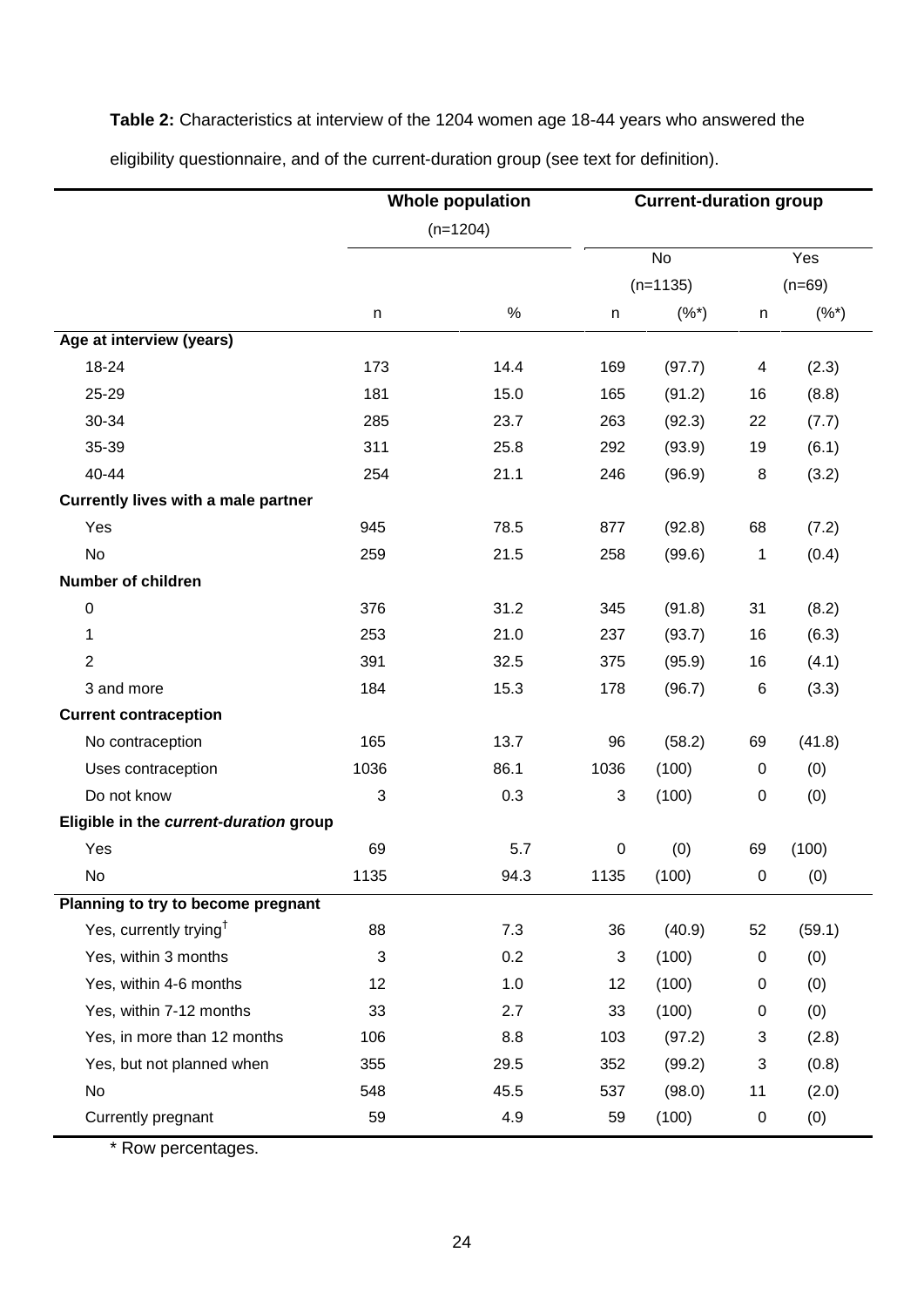† Answer of the woman to the question: "Are you currently trying to become pregnant," independent of her status with regards to contraception and frequency of intercourse.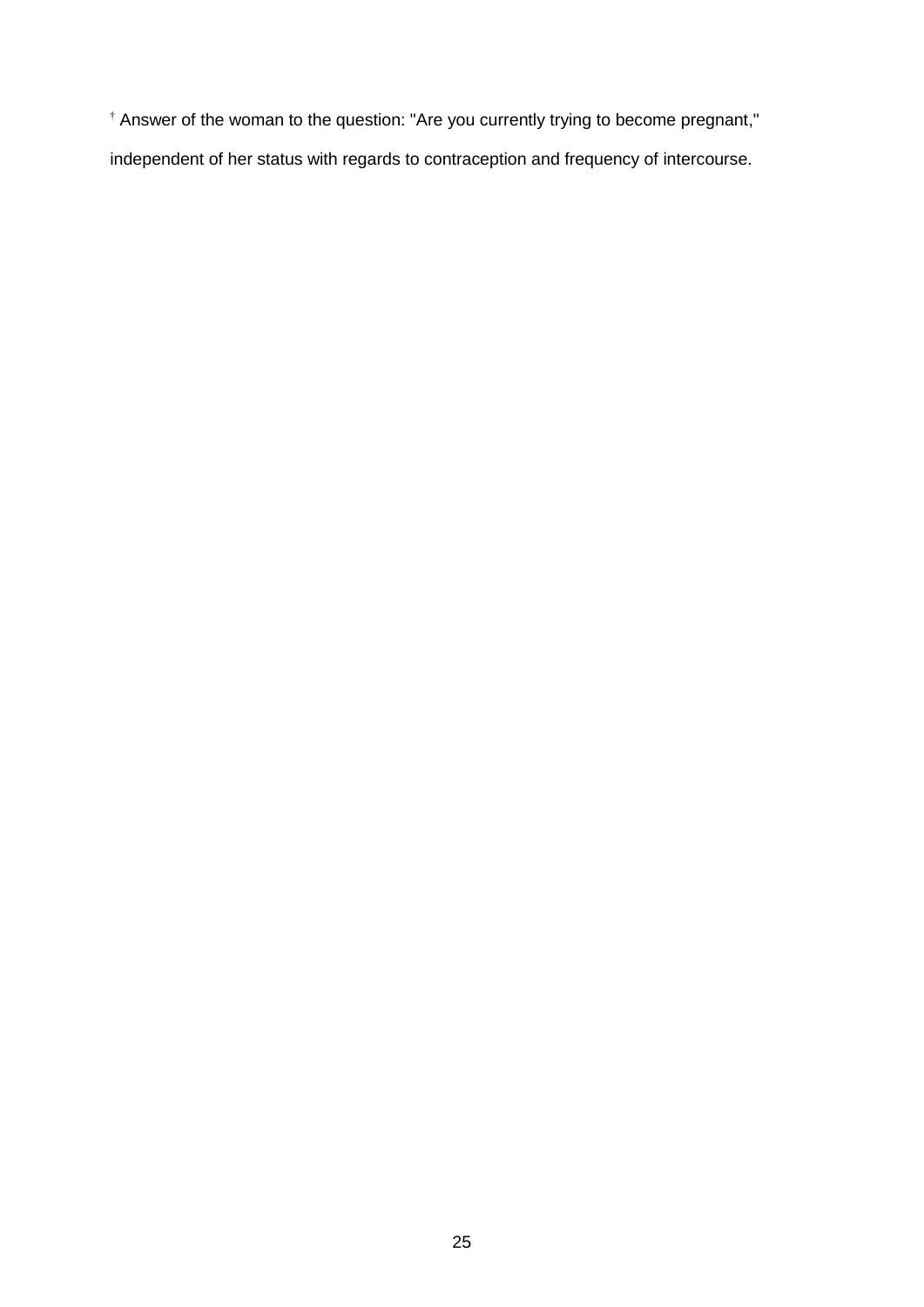**Table 3:** Current duration of unprotected intercourse (CDUI) and time ratios associated with women's tobacco consumption among 69 sexually active couples not currently using contraception. Accelerated failure-time models, either unadjusted or adjusted for all characteristics from the table.

|                                         |            | Raw models |                       |             | <b>Adjusted model</b> |                |             |                 |
|-----------------------------------------|------------|------------|-----------------------|-------------|-----------------------|----------------|-------------|-----------------|
| <b>Characteristic</b>                   | No.        |            | <b>CDUI*</b> (months) | <b>Time</b> | (95% CI)              | No.            | <b>Time</b> | (95% CI)        |
|                                         |            |            | mean (median)         | ratio $†$   |                       |                | ratio $†$   |                 |
| Female tobacco consumption <sup>#</sup> |            |            |                       |             |                       |                |             |                 |
| No                                      | 35         | 22         | (9)                   | 1.0         |                       | 33             | 1.0         |                 |
| Yes                                     | 33         | 39         | (24)                  | 2.18        | $(1.06 - 4.50)$       | 32             | 2.40        | $(1.11 - 5.19)$ |
| Female age (years) $‡$                  |            |            |                       |             |                       |                |             |                 |
| 18-24                                   | $\,6$      | 50         | (19)                  | 2.14        | $(0.52 - 8.74)$       | $\,6$          | 2.32        | $(0.57 - 9.56)$ |
| 25-29                                   | 24         | 33         | (9)                   | $1.0$       |                       | 23             | 1.0         |                 |
| 30-34                                   | 25         | 30         | (10)                  | 1.18        | $(0.49 - 2.84)$       | 23             | 1.02        | $(0.43 - 2.43)$ |
| 35-39                                   | 12         | 28         | (19)                  | 1.34        | $(0.45 - 3.99)$       | 11             | 1.16        | $(0.39 - 3.39)$ |
| 40-44                                   | $\sqrt{2}$ | 11         | (11)                  | 0.85        | $(0.09 - 8.19)$       | $\overline{2}$ | 0.45        | $(0.05 - 4.45)$ |
| Frequency of sexual intercourse         |            |            |                       |             |                       |                |             |                 |
| <1 per month                            | $\sqrt{2}$ | 39         | (39)                  | 1.04        | $(0.11 - 9.99)$       | $\mathbf{2}$   | 2.16        | $(0.23 - 20.1)$ |
| 1-3 per month                           | 15         | 32         | (18)                  | 1.98        | $(0.67 - 5.85)$       | 15             | 2.08        | $(0.70 - 6.15)$ |
| 1-2 per week                            | 35         | 38         | (15)                  | 2.38        | $(0.96 - 5.90)$       | 32             | 2.36        | $(0.96 - 5.78)$ |
| $\geq$ 3 per week                       | 16         | 12         | (6)                   | 1.0         |                       | 16             | 1.0         |                 |
| Mean menstrual cycle length (days)      |            |            |                       |             |                       |                |             |                 |
| <27                                     | 22         | 26         | (10)                  | $1.0$       |                       | 22             | 1.0         |                 |
| $27 - 29$                               | 27         | 30         | (14)                  | 1.20        | $(0.50 - 2.92)$       | 27             | 1.39        | $(0.57 - 3.42)$ |
| $\geq 30$                               | 16         | 35         | (9)                   | 1.65        | $(0.60 - 4.55)$       | 16             | 2.24        | $(0.83 - 6.06)$ |
|                                         |            |            |                       |             |                       |                |             |                 |

\* Due to the population sampling approach, the mean and median current duration cannot be interpreted as the mean or median TTP from a prospective or pregnancy-based study.  $<sup>†</sup>$  The Time Ratio can be considered as an estimate of the ratio of the median of the total</sup> duration of unprotected intercourse between the compared groups. A value greater than one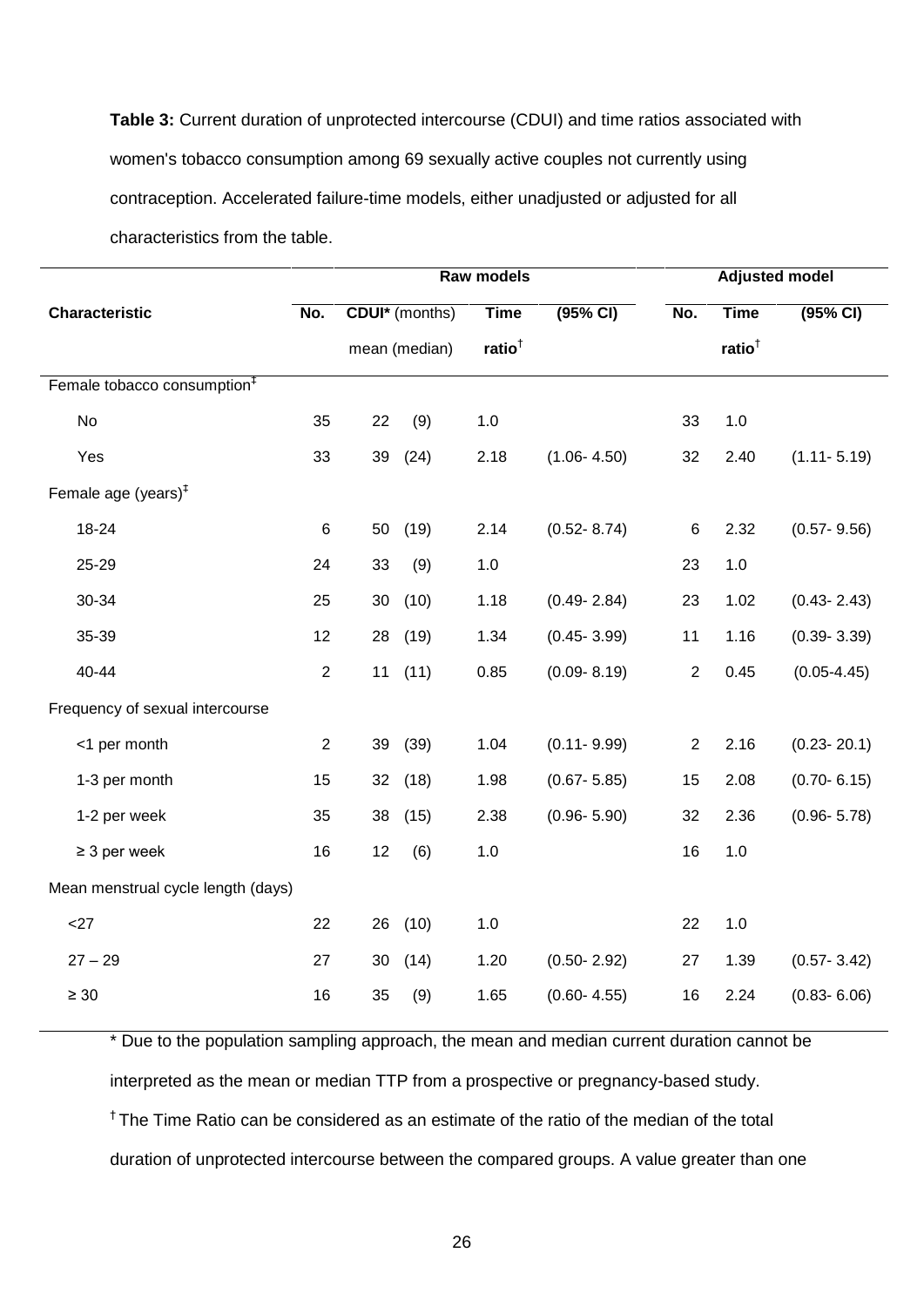indicates an increased duration of unprotected intercourse in the exposed group, compared to the reference group.

‡ At the start of the period of unprotected intercourse.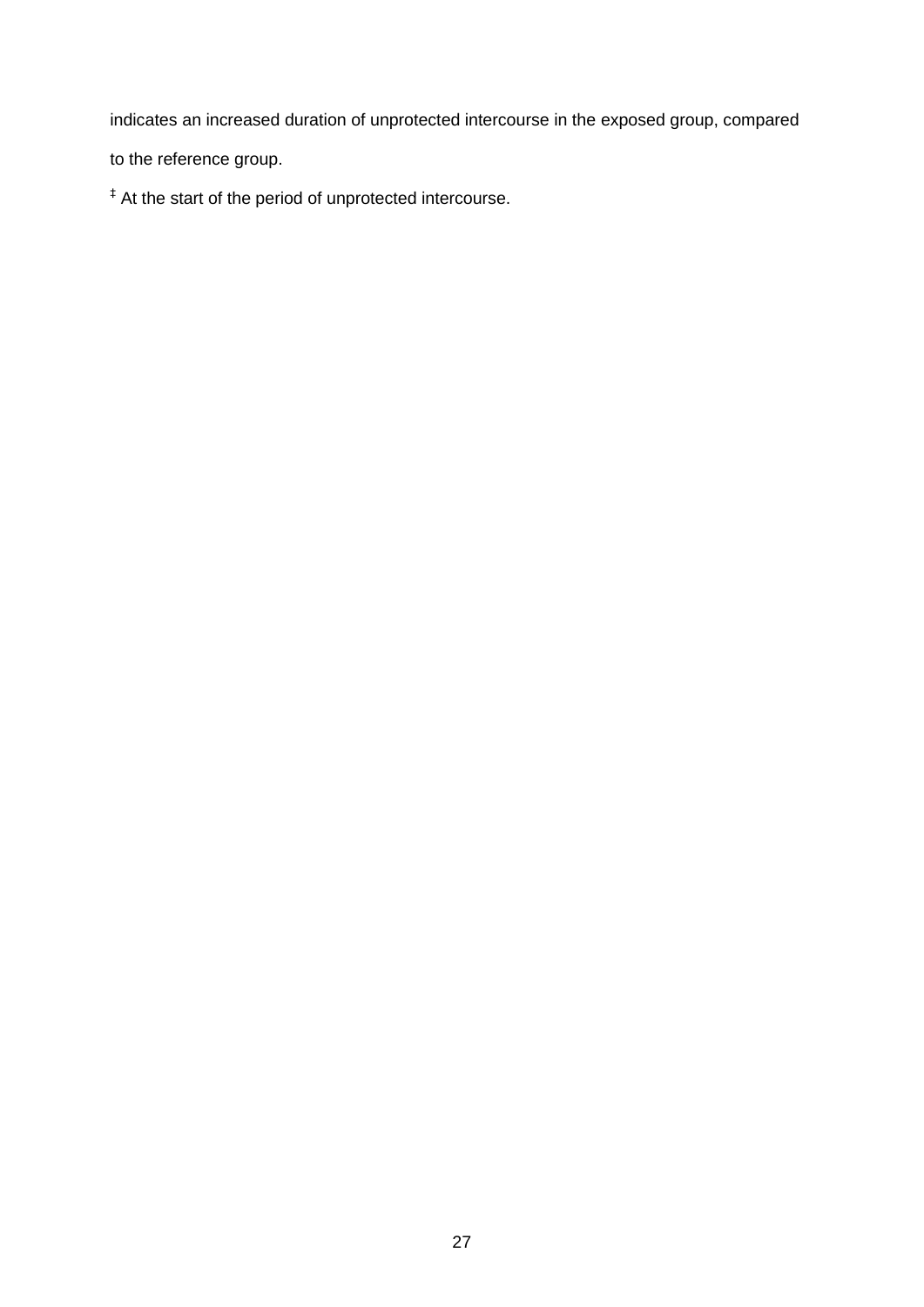**Table 4:** Bias in time-to-pregnancy studies aimed at estimating the influence of an exposure on fecundity, according to study type:

pregnancy-based (PB), historically prospective (HP), incident ("classical") cohort (IC), prevalent cohort (PC), or current-duration (CD).

Adapted and extended from Weinberg and colleagues.<sup>33</sup>

| <b>Hypothesis</b>                                                                   | <b>Corresponding biases</b>                                                                                                  | Study type in which bias may occur | How to guard against bias                                                                                                                                |
|-------------------------------------------------------------------------------------|------------------------------------------------------------------------------------------------------------------------------|------------------------------------|----------------------------------------------------------------------------------------------------------------------------------------------------------|
| Exposure is constant during the<br>period of unprotected intercourse                | Behavior modification bias.                                                                                                  | All 5 approaches                   | Use date of discontinuation of contraception as a<br>reference date. Assess modifications of behavior<br>and use a model with time-dependent covariates. |
| Stationarity over time of initiation<br>times                                       | Bias due to time trends in initiation<br>times.                                                                              | PB, HP, CD                         | Appropriately define the study period (HP, PB). <sup>42</sup><br>Weighting approach as suggested here (CD).                                              |
| Prevalence of exposure is<br>constant over time                                     | Bias due to time trends in exposure<br>prevalence (if there are also time<br>trends in fecundity).                           | PB, HP, CD                         | Simulation using external data on the time trends in<br>exposure. <sup>32</sup>                                                                          |
| Probability of inclusion does not<br>depend on fecundity level and on<br><b>TTP</b> | Pregnancy planning bias (1):<br>exclusion of unplanned/"accidental"<br>pregnancies.                                          | All 5 approaches                   | Ascertain exposures for non-planners as well (HP,<br>PB), or among a sub-sample of women with an<br>unplanned pregnancy (CD, IC and PC). <sup>7,27</sup> |
|                                                                                     | Pregnancy planning bias (2):<br>unplanned pregnancies can<br>retrospectively be described as<br>planned ("wantedness bias"). | PB, HP                             | Reanalyze excluding apparent cycle-one<br>conceptions. Use contraceptive use rather than<br>pregnancy wish as an inclusion criterion.                    |
|                                                                                     | Pregnancy planning bias (3):<br>exclusion of couples who have<br>unprotected intercourse without                             | PB, HP, IC                         | Try to include periods of unprotected intercourse<br>corresponding to couples not planning to become<br>pregnant and reanalyze.                          |
|                                                                                     | planning to become pregnant.<br>Exclusion/under-representation of the<br>involuntarily infertile couples.                    | PB, maybe HP                       | Try to assess the existence of unsuccessful attempts<br>at pregnancy.<br>Define the study period with respect to the date of                             |
|                                                                                     | Truncation (under-representation of                                                                                          | PB                                 |                                                                                                                                                          |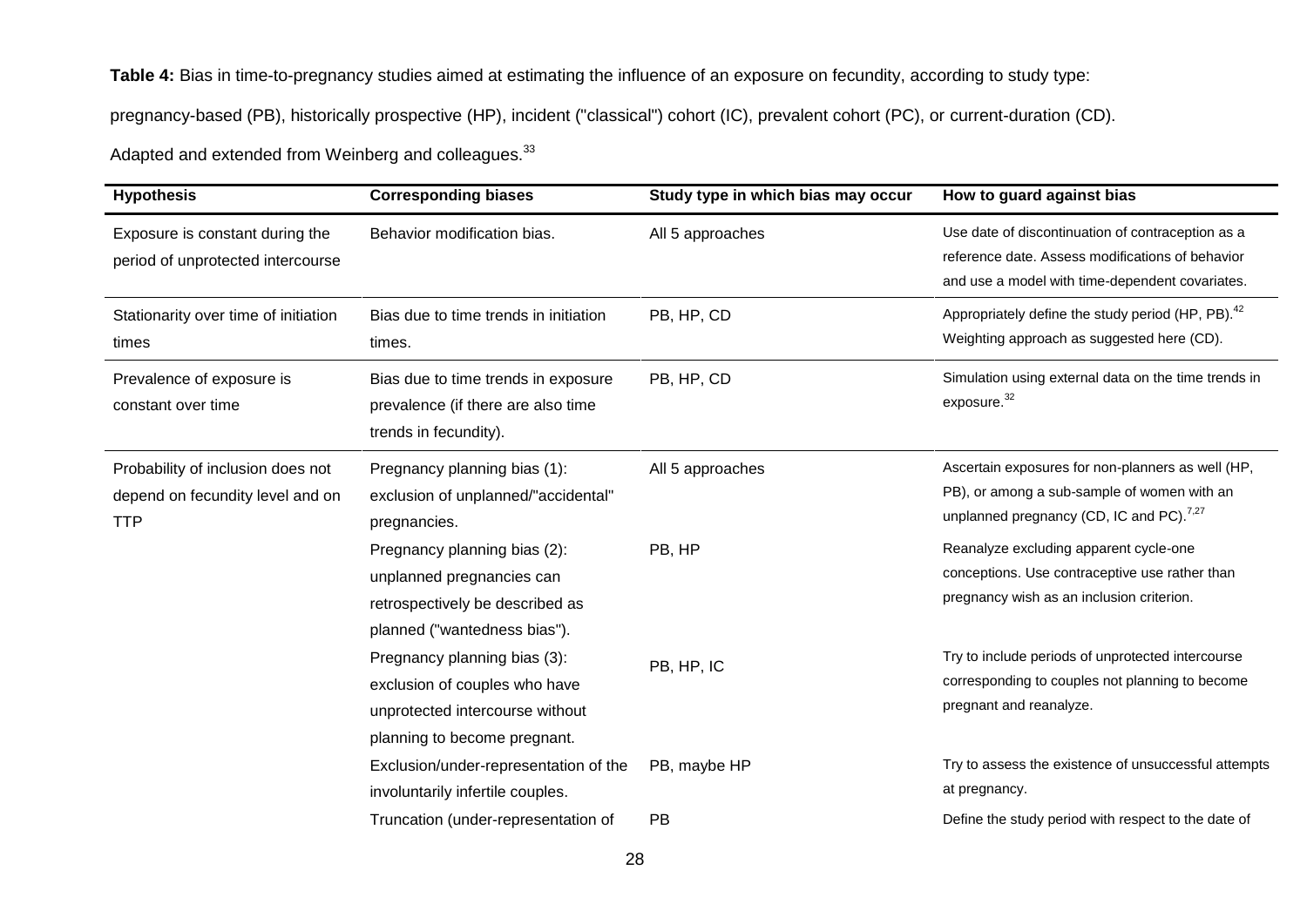|                                                                                                        | short TTPs at the beginning of the<br>study period and, symmetrically, of<br>long TTPs at the end of the study<br>period). <sup>42</sup> |                  | the beginning (and not the end) of the period of<br>unprotected intercourse; include current attempts.                                            |
|--------------------------------------------------------------------------------------------------------|------------------------------------------------------------------------------------------------------------------------------------------|------------------|---------------------------------------------------------------------------------------------------------------------------------------------------|
|                                                                                                        | Over-representation of "super"<br>pregnancy planners". <sup>14</sup>                                                                     | IC               | Follow-up the screened population to detect all<br>attempts at pregnancy.                                                                         |
|                                                                                                        | Differences in desired or achieved<br>family size.                                                                                       | All 5 approaches |                                                                                                                                                   |
| Delay in recognition of pregnancy<br>is similar across exposure<br>categories                          | Pregnancy recognition bias.                                                                                                              | All 5 approaches | Provide free standard pregnancy test kits (IC, PC);<br>record when pregnancy was recognized (CD, HP,<br>PB); follow-up couples (CD).              |
| Probability of censoring does not<br>depend on the outcome of the<br>period of unprotected intercourse | Bias due to differential persistence in<br>trying.                                                                                       | PB, CD           | Follow-up a sub-sample of exposed and unexposed<br>couples and compare frequency of fertility<br>treatments (CD).                                 |
| (non-informative censoring)                                                                            | Medical intervention bias.                                                                                                               | All 5 approaches | Treat intervention as an exclusion criterion (CD) or a<br>censoring mechanism (IC, HP, PB, PC), and try to<br>assess if censoring is informative. |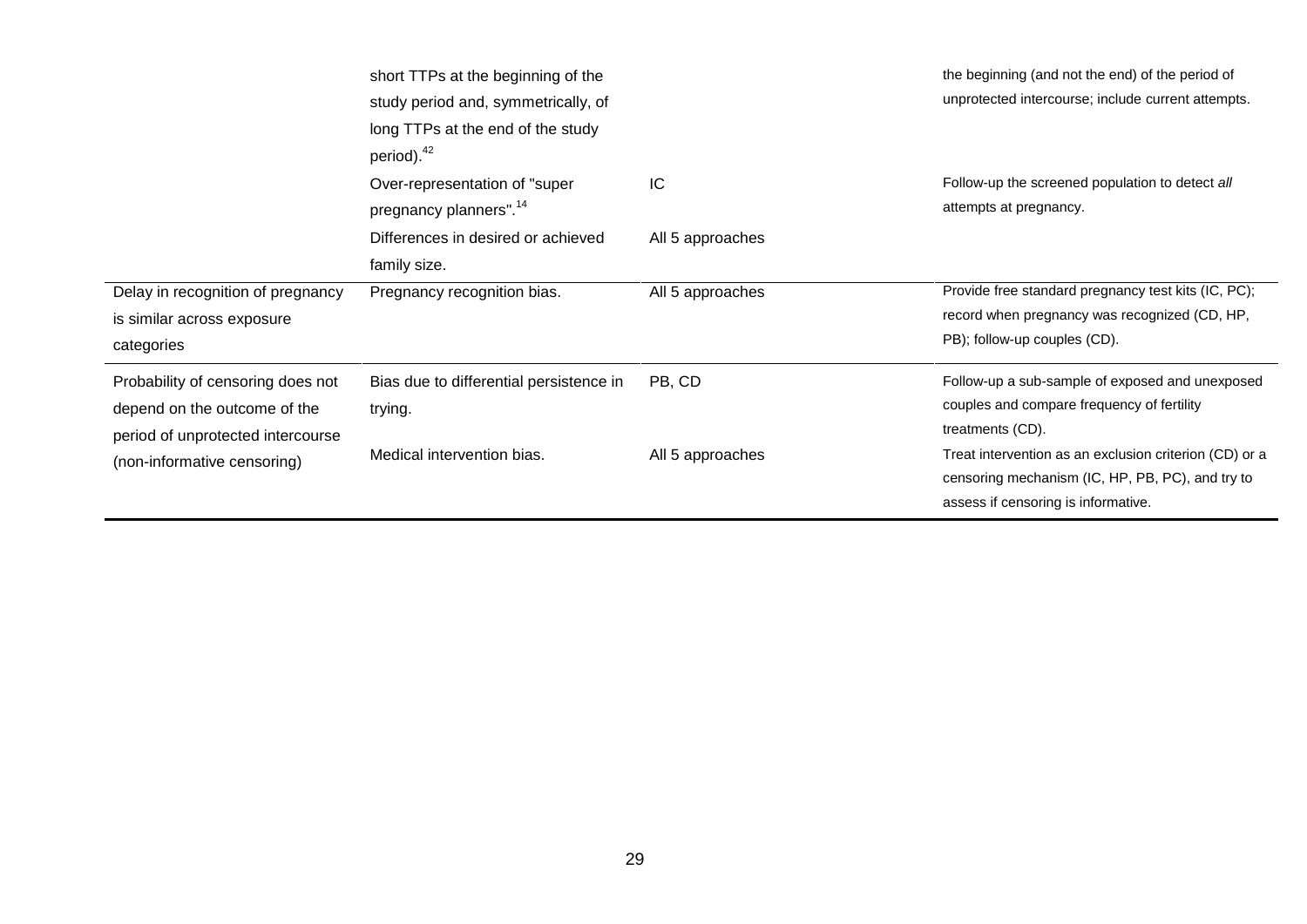**Table 5:** Characteristics of the 1204 women age 18-44 years who replied to the eligibility questionnaire, and comparison with the study Enquête de l'Histoire Familiale (EHF)<sup>36</sup> (assumed to be representative of the French general population from 1999).

|                                       | <b>Contacted women</b> | <b>EHF study</b><br>$(n=380 481)$ |                  |  |  |
|---------------------------------------|------------------------|-----------------------------------|------------------|--|--|
|                                       | $(n=1204)$             |                                   |                  |  |  |
|                                       |                        | <b>Crude</b>                      | Standardized*    |  |  |
|                                       |                        |                                   |                  |  |  |
|                                       | $\frac{9}{6}$          | $\frac{0}{0}$                     | $\frac{0}{0}$    |  |  |
| Woman age (years)                     |                        |                                   |                  |  |  |
| 18-24                                 | 14                     | 19                                | 14               |  |  |
| 25-29                                 | 15                     | 20                                | 15               |  |  |
| 30-34                                 | 24                     | 21                                | 24               |  |  |
| 35-39                                 | 26                     | 21                                | 26               |  |  |
| 40-44                                 | 21                     | 19                                | 21               |  |  |
| <b>Currently lives with a partner</b> |                        |                                   |                  |  |  |
| Yes                                   | 78                     | 59                                | 61               |  |  |
| No                                    | 22                     | 41                                | 39               |  |  |
| Number of children <sup>†</sup>       |                        |                                   |                  |  |  |
| $\pmb{0}$                             | 31                     | 40                                | 35               |  |  |
| $\mathbf 1$                           | 21                     | 20                                | 20               |  |  |
| $\overline{2}$                        | 32                     | 25                                | 28               |  |  |
| 3 and more                            | 15                     | 15                                | 17               |  |  |
| Age at the end of education           |                        |                                   |                  |  |  |
| <16 years                             | $\sqrt{2}$             | $\mathbf 5$                       | 5                |  |  |
| 16-17 years                           | 14                     | 21                                | 22               |  |  |
| 18-19                                 | 25                     | 27                                | 28               |  |  |
| $20 - 23$                             | 36                     | 29                                | 28               |  |  |
| $\geq$ 24 years                       | 14                     | $\boldsymbol{9}$                  | $\boldsymbol{9}$ |  |  |
| Currently studying                    | $\bf 8$                | $10\,$                            | 8                |  |  |

\* EHF study data, standardized on the age distribution of the population sample contacted in

our study.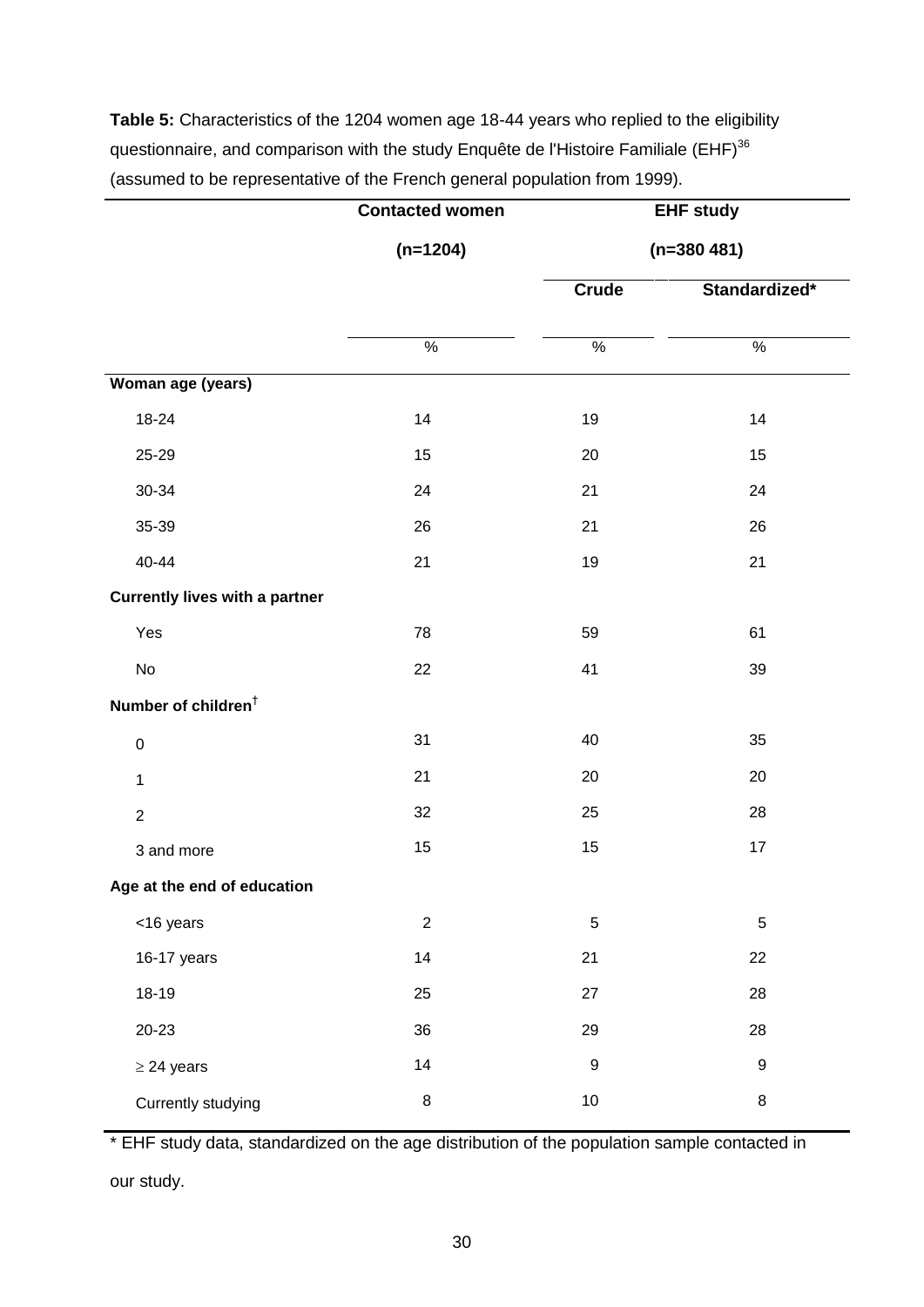$<sup>†</sup>$  Including deceased and adopted children.</sup>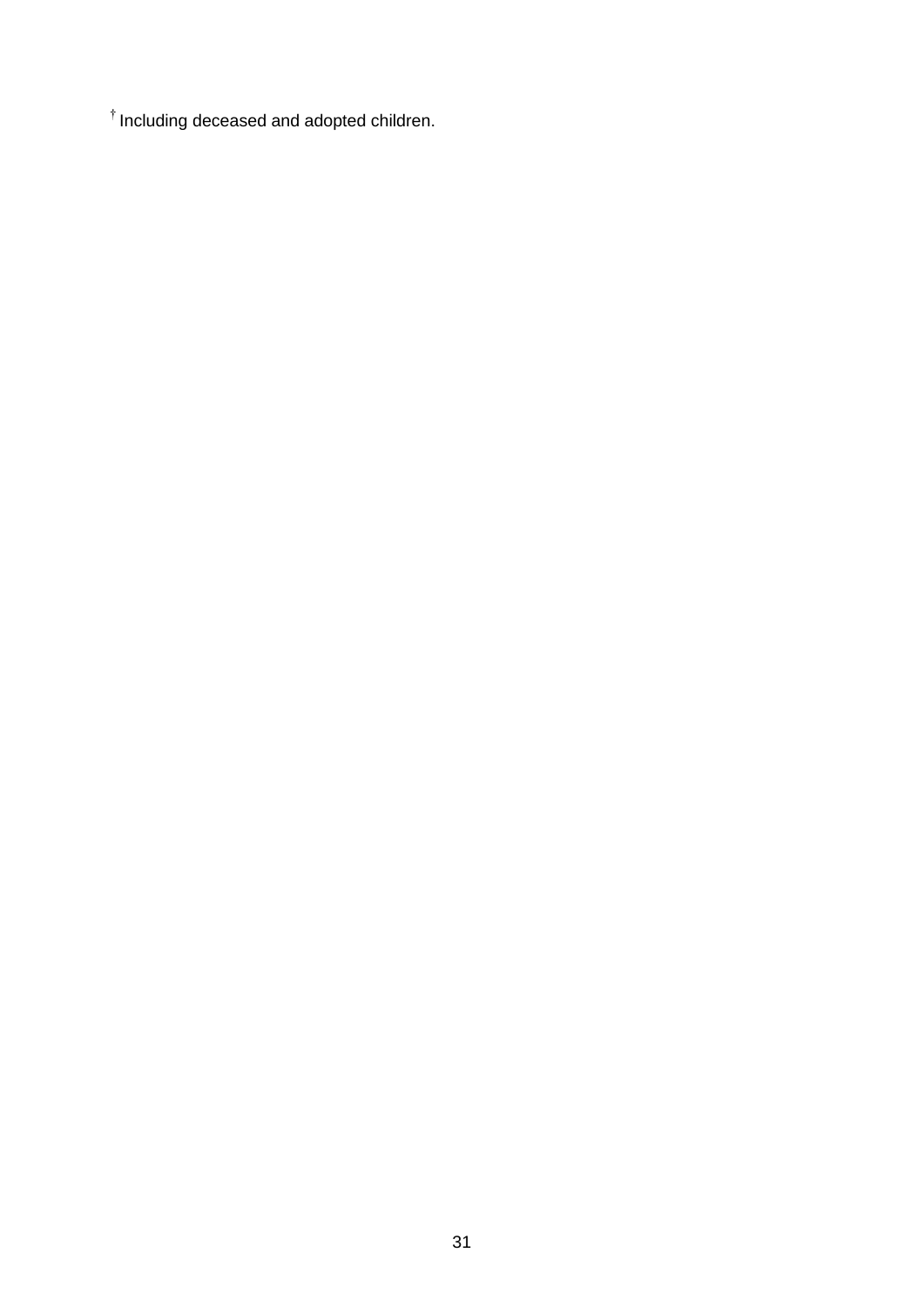#### **FIGURES**

**Figure 1:** Schema of the five principal study designs for fecundability studies. The thick arrows indicate the duration of unprotected intercourse, which may be collected either prospectively ( $\rightarrow$ ) or retrospectively ( $\leftarrow$ ). The sampling time may be either before the start of the period of unprotected intercourse (incident cohort), during this period (current-duration and prevalent-cohort designs) or after this period (pregnancy-based and historically prospective designs).

**Figure 2:** Survival function of the total duration of unprotected intercourse (solid line) and 95% confidence limits (dotted curves) among the current-duration group (parametric Pareto curve); **A)** entire group (n=69). **B)** restricted to women who at the start of the period of unprotected intercourse wanted to become pregnant ("pregnancy planners", n=53).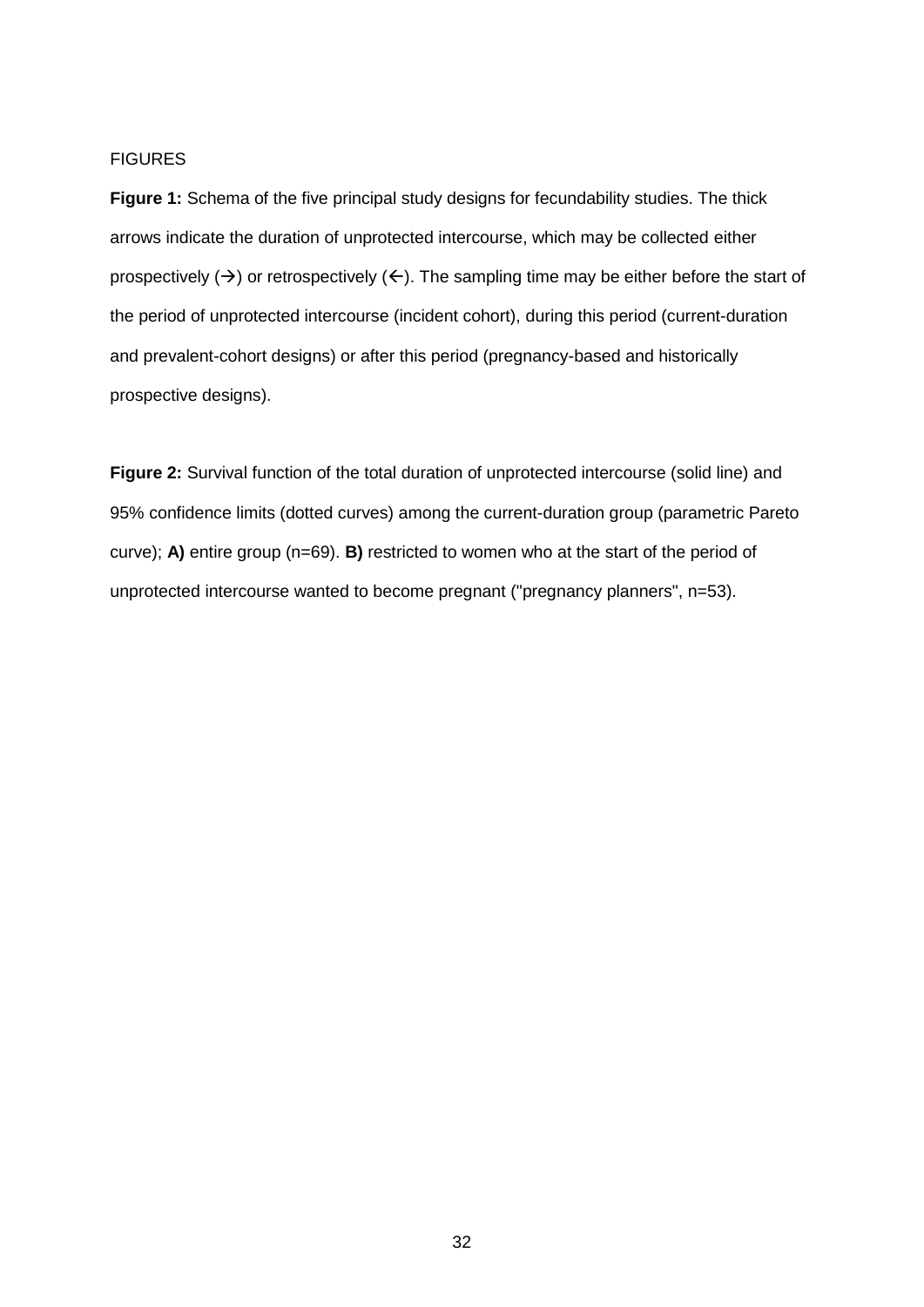

The start date may be either the discontinuation of a method to avoid pregnancy or the end of a pregnancy not followed by use of methods to avoid pregnancy. The stop date may be the beginning of a pregnancy (detected later), the resumption of any method to avoid pregnancy (contraception, sexual abstinence) or the initiation of a medical treatment for infertility. These last two situations correspond to censoring events. Duration 1 corresponds to the current duration of unprotected intercourse.

Time from start date until inclusion (duration 1) is assessed retrospectively whereas time from inclusion to stop date (duration 2) is assessed prospectively.

Duration 5 (pregnancy-based design) is assessed only if a pregnancy is detected at the end of the period of unprotected intercourse.